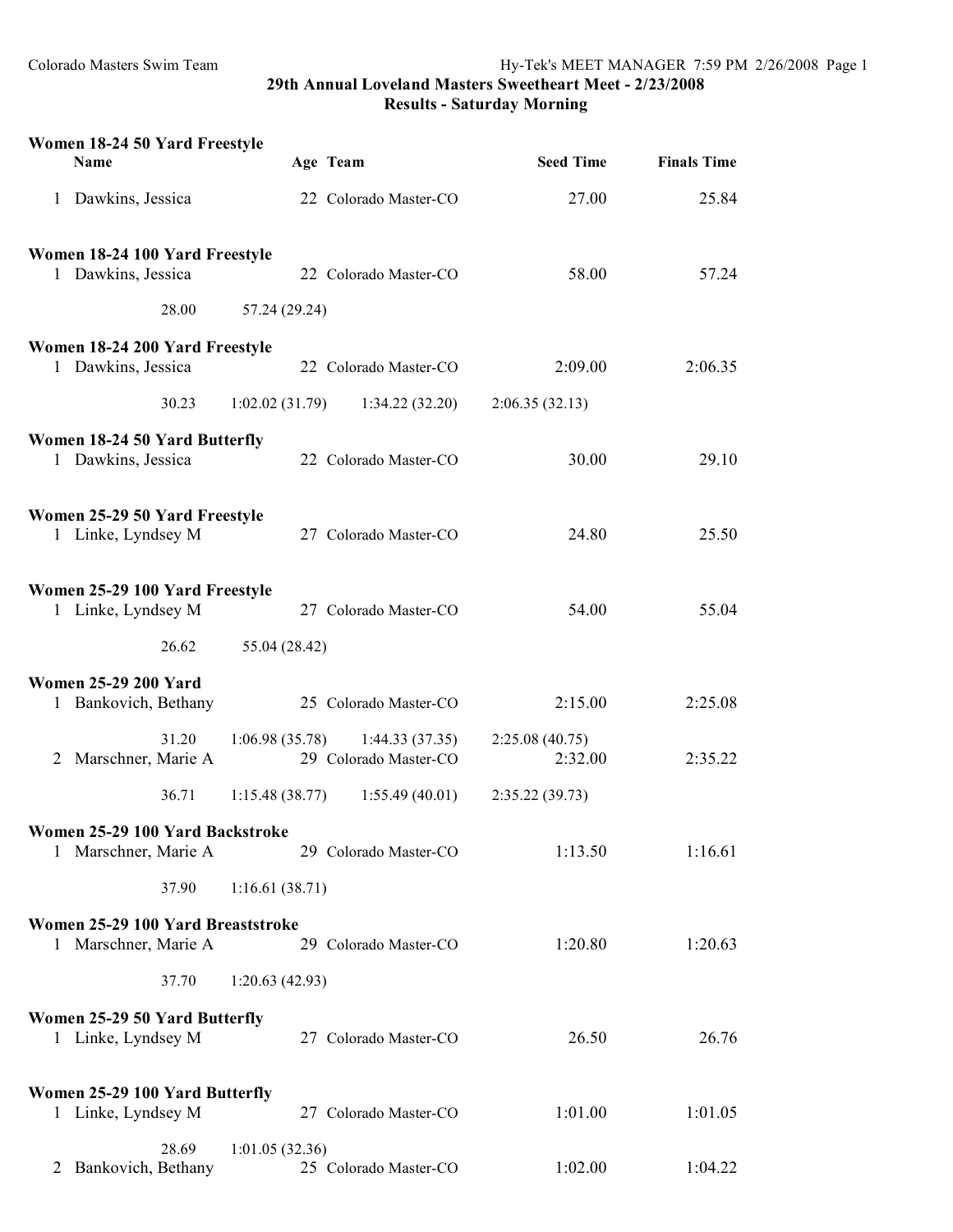| <b>Women 25-29 100 Yard IM</b>                         |       |                |                                                            |                 |                      |
|--------------------------------------------------------|-------|----------------|------------------------------------------------------------|-----------------|----------------------|
| 1 Linke, Lyndsey M                                     |       |                | 27 Colorado Master-CO                                      |                 | 1:02.50<br>1:03.45   |
| 2 Bankovich, Bethany                                   |       |                | 25 Colorado Master-CO                                      |                 | 1:08.00<br>1:08.27   |
| <b>Women 25-29 200 Yard IM</b>                         |       |                |                                                            |                 |                      |
| 1 Marschner, Marie A                                   |       |                | 29 Colorado Master-CO                                      |                 | 2:34.00<br>2:37.91   |
|                                                        | 34.52 | 1:14.04(39.52) | 2:00.46(46.42)                                             | 2:37.91 (37.45) |                      |
| Women 30-34 50 Yard Freestyle<br>1 Rawsky, Melissa L   |       |                | 32 Colorado Master-CO                                      |                 | 29.94<br>30.36       |
| Women 30-34 100 Yard Freestyle<br>1 Luellen, Katie J   |       |                | 34 Colorado Master-CO                                      |                 | 57.00<br>57.71       |
|                                                        |       |                |                                                            |                 |                      |
| 2 Paul, Heather A                                      | 27.73 | 57.71 (29.98)  | 33 Colorado Master-CO                                      |                 | 1:00.45<br>1:01.75   |
| (Women 30-34 100 Yard Freestyle)                       | 29.37 | 1:01.75(32.38) |                                                            |                 |                      |
| 3 Bacon, Kim J                                         |       |                | 34 Colorado Master-CO                                      |                 | 1:15.00<br>1:14.84   |
|                                                        | 36.40 | 1:14.84(38.44) |                                                            |                 |                      |
| Women 30-34 200 Yard Freestyle<br>1 Paul, Heather A    |       |                | 33 Colorado Master-CO                                      |                 | <b>NT</b><br>2:15.44 |
| Menzie, Kristin<br>2                                   | 30.84 |                | $1:05.13(34.29)$ $1:40.39(35.26)$<br>30 Colorado Master-CO | 2:15.44(35.05)  | 2:25.00<br>2:25.45   |
| Bacon, Kim J<br>3                                      | 33.09 |                | $1:09.19(36.10)$ $1:47.20(38.01)$<br>34 Colorado Master-CO | 2:25.45 (38.25) | 2:50.00<br>2:51.72   |
|                                                        | 38.99 | 1:21.28(42.29) | 2:06.31(45.03)                                             | 2:51.72(45.41)  |                      |
| Women 30-34 50 Yard Backstroke<br>1 Rawsky, Melissa L  |       |                | 32 Colorado Master-CO                                      |                 | 36.25<br>36.72       |
| Women 30-34 50 Yard Breaststroke                       |       |                |                                                            |                 |                      |
| 1 Luellen, Katie J                                     |       |                | 34 Colorado Master-CO                                      |                 | 36.00<br>38.16       |
| 2 Rawsky, Melissa L                                    |       |                | 32 Colorado Master-CO                                      |                 | 38.69<br>38.42       |
| Bacon, Kim J<br>3                                      |       |                | 34 Colorado Master-CO                                      |                 | 42.70<br>44.00       |
| Women 30-34 100 Yard Breaststroke<br>1 Paul, Heather A |       |                | 33 Colorado Master-CO                                      |                 | 1:18.25<br>1:18.97   |
| Menzie, Kristin<br>2                                   |       |                | 30 Colorado Master-CO                                      |                 | 1:25.00<br>1:24.48   |
|                                                        | 39.52 | 1:24.48(44.96) |                                                            |                 |                      |
|                                                        |       |                |                                                            |                 |                      |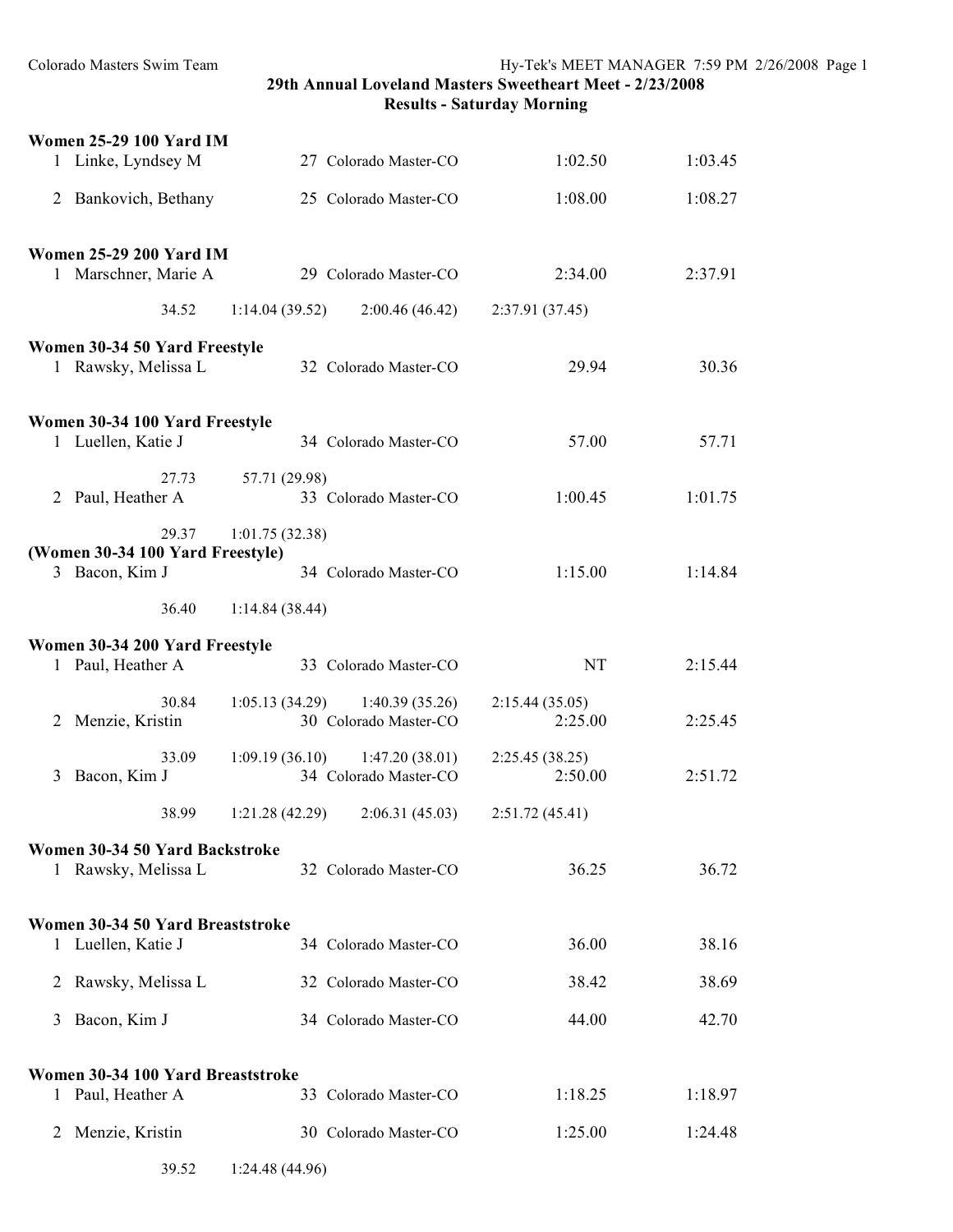| Colorado Masters Swim Team                            | 29th Annual Loveland Masters Sweetheart Meet - 2/23/2008  | <b>Results - Saturday Morning</b> | Hy-Tek's MEET MANAGER 7:59 PM 2/26/2008 Page 1 |  |
|-------------------------------------------------------|-----------------------------------------------------------|-----------------------------------|------------------------------------------------|--|
| Women 30-34 50 Yard Butterfly                         |                                                           |                                   |                                                |  |
| 1 Luellen, Katie J                                    | 34 Colorado Master-CO                                     | 29.50                             | 29.08                                          |  |
| 2 Rawsky, Melissa L                                   | 32 Colorado Master-CO                                     | 35.90                             | 37.20                                          |  |
| Women 30-34 100 Yard Butterfly<br>1 Luellen, Katie J  | 34 Colorado Master-CO                                     | 1:04.00                           | 1:06.61                                        |  |
| 30.69                                                 | 1:06.61(35.92)                                            |                                   |                                                |  |
|                                                       |                                                           |                                   |                                                |  |
| <b>Women 30-34 100 Yard IM</b><br>1 Rawsky, Melissa L | 32 Colorado Master-CO                                     | 1:16.99                           | 1:14.47                                        |  |
| <b>Women 30-34 200 Yard IM</b><br>1 Menzie, Kristin   | 30 Colorado Master-CO                                     | 2:45.00                           | 2:46.39                                        |  |
| Women 35-39 50 Yard Freestyle                         |                                                           |                                   |                                                |  |
| 1 Seavall, Kelly                                      | 38 Colorado Master-CO                                     | 28.00                             | 26.94                                          |  |
| 2 Eden, Kim G                                         | 39 Colorado Master-CO                                     | 28.10                             | 28.19                                          |  |
| Keaten, Heather L<br>3                                | 38 Colorado Master-CO                                     | 30.25                             | 30.44                                          |  |
| 4 McGay-Smith, Kirsten R                              | 35 Unattached-CO                                          | 31.00                             | 30.45                                          |  |
|                                                       |                                                           |                                   |                                                |  |
| Women 35-39 100 Yard Freestyle                        |                                                           |                                   |                                                |  |
| 1 Moen, Teri J                                        | 39 Colorado Master-CO                                     | 56.55                             | 58.73                                          |  |
| 2 Tobey, Stacey                                       | 39 Colorado Master-CO                                     | 59.70                             | 59.83                                          |  |
| 28.57                                                 | 59.83 (31.26)                                             |                                   |                                                |  |
| Eden, Kim G<br>3                                      | 39 Colorado Master-CO                                     | 1:01.79                           | 1:01.67                                        |  |
| 29.54                                                 | 1:01.67(32.13)                                            |                                   |                                                |  |
| 4 Keaten, Heather L                                   | 38 Colorado Master-CO                                     | 1:04.50                           | 1:05.29                                        |  |
| Baumann, Kari<br>$\mathcal{L}$                        | 35 Colorado Master-CO                                     | 1:21.70                           | 1:16.09                                        |  |
| 36.44                                                 | 1:16.09(39.65)                                            |                                   |                                                |  |
| <b>Women 35-39 200 Yard</b>                           |                                                           |                                   |                                                |  |
| --- Keaten, Heather L                                 | 38 Colorado Master-CO                                     | 3:15.00                           | DQ                                             |  |
| 35.73                                                 | 1:22.73(47.00)<br>2:15.22(52.49)                          | DQ (38.74)                        |                                                |  |
| Women 35-39 200 Yard Freestyle                        |                                                           |                                   |                                                |  |
| 1 Eden, Kim G                                         | 39 Colorado Master-CO                                     | 2:15.00                           | 2:16.39                                        |  |
| 2 McGay-Smith, Kirsten R                              | 35 Unattached-CO                                          | 2:40.00                           | 2:23.29                                        |  |
| 34.50<br>3 Keaten, Heather L                          | 1:10.30(35.80)<br>1:46.82(36.52)<br>38 Colorado Master-CO | 2:23.29(36.47)<br>3:30.00         | 3:13.77                                        |  |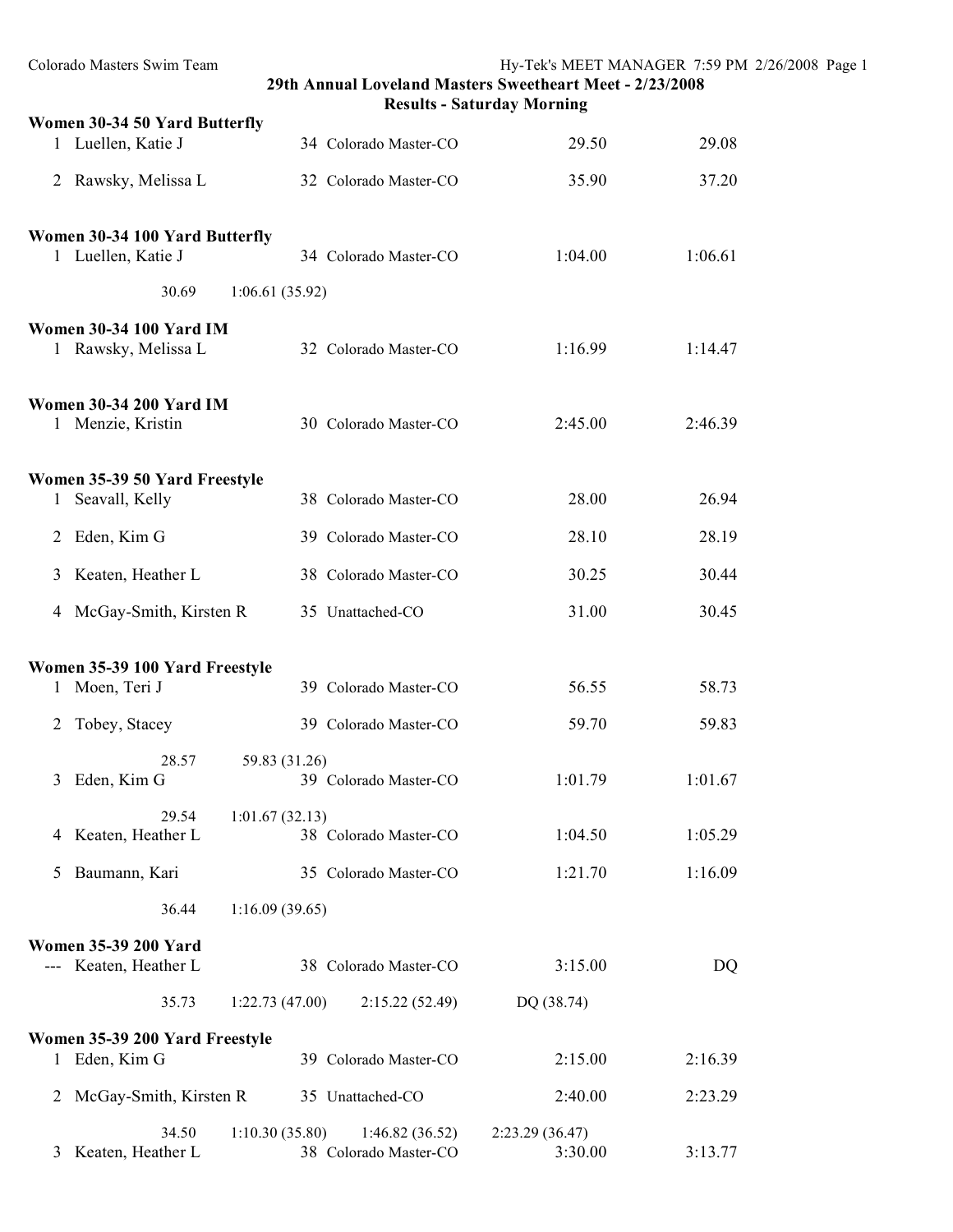| Colorado Masters Swim Team                                    | Hy-Tek's MEET MANAGER 7:59 PM 2/26/2008 Page 1<br>29th Annual Loveland Masters Sweetheart Meet - 2/23/2008<br><b>Results - Saturday Morning</b> |                           |         |  |
|---------------------------------------------------------------|-------------------------------------------------------------------------------------------------------------------------------------------------|---------------------------|---------|--|
| Women 35-39 50 Yard Backstroke<br>1 Seavall, Kelly            | 38 Colorado Master-CO                                                                                                                           | 32.00                     | 31.07   |  |
|                                                               |                                                                                                                                                 |                           |         |  |
| Women 35-39 100 Yard Backstroke<br>1 Baumann, Kari            | 35 Colorado Master-CO                                                                                                                           | 1:32.60                   | 1:31.00 |  |
| 44.14<br>1:31.00(46.86)                                       |                                                                                                                                                 |                           |         |  |
| Women 35-39 50 Yard Breaststroke<br>1 Seavall, Kelly          | 38 Colorado Master-CO                                                                                                                           | 36.00                     | 34.55   |  |
| Women 35-39 100 Yard Breaststroke<br>1 McGay-Smith, Kirsten R | 35 Unattached-CO                                                                                                                                | 1:26.00                   | 1:23.86 |  |
| 40.47<br>1:23.86(43.39)                                       |                                                                                                                                                 |                           |         |  |
| Women 35-39 50 Yard Butterfly<br>1 Seavall, Kelly             | 38 Colorado Master-CO                                                                                                                           | 31.00                     | 28.96   |  |
| 2 Moen, Teri J                                                | 39 Colorado Master-CO                                                                                                                           | 28.50                     | 29.14   |  |
| <b>Women 35-39 100 Yard IM</b><br>1 Seavall, Kelly            | 38 Colorado Master-CO                                                                                                                           | 1:08.00                   | 1:07.10 |  |
| Tobey, Stacey<br>2                                            | 39 Colorado Master-CO                                                                                                                           | 1:08.00                   | 1:08.95 |  |
| Eden, Kim G<br>3                                              | 39 Colorado Master-CO                                                                                                                           | 1:14.00                   | 1:12.86 |  |
| 4 McGay-Smith, Kirsten R                                      | 35 Unattached-CO                                                                                                                                | 1:24.00                   | 1:17.94 |  |
| 5 Baumann, Kari                                               | 35 Colorado Master-CO                                                                                                                           | 1:38.00                   | 1:27.61 |  |
| Women 35-39 200 Yard IM                                       |                                                                                                                                                 |                           |         |  |
| 1 Tobey, Stacey                                               | 39 Colorado Master-CO                                                                                                                           | 2:30.00                   | 2:28.04 |  |
| 31.50<br>1:09.98(38.48)<br>2 McGay-Smith, Kirsten R           | 1:52.90(42.92)<br>35 Unattached-CO                                                                                                              | 2:28.04(35.14)<br>2:54.00 | 2:47.19 |  |
| 39.41<br>1:21.70(42.29)<br>3 Keaten, Heather L                | 2:10.00(48.30)<br>38 Colorado Master-CO                                                                                                         | 2:47.19(37.19)<br>3:15.00 | 2:54.94 |  |
| 36.43<br>1:23.21(46.78)                                       | 2:15.43(52.22)                                                                                                                                  | 2:54.94(39.51)            |         |  |
| Women 40-44 50 Yard Freestyle<br>1 Hagadorn, Heather          | 42 Colorado Master-CO                                                                                                                           | 29.84                     | 28.70   |  |
| 2 Riner, Betsy                                                | 41 Colorado Master-CO                                                                                                                           | 29.50                     | 28.80   |  |
| Bohlmann, Lisa A<br>3                                         | 42 Colorado Master-CO                                                                                                                           | 40.00                     | 32.15   |  |
| Women 40-44 100 Yard Freestyle<br>1 Forbes, Tiffany A         | 41 Colorado Master-CO                                                                                                                           | 1:01.75                   | 1:00.66 |  |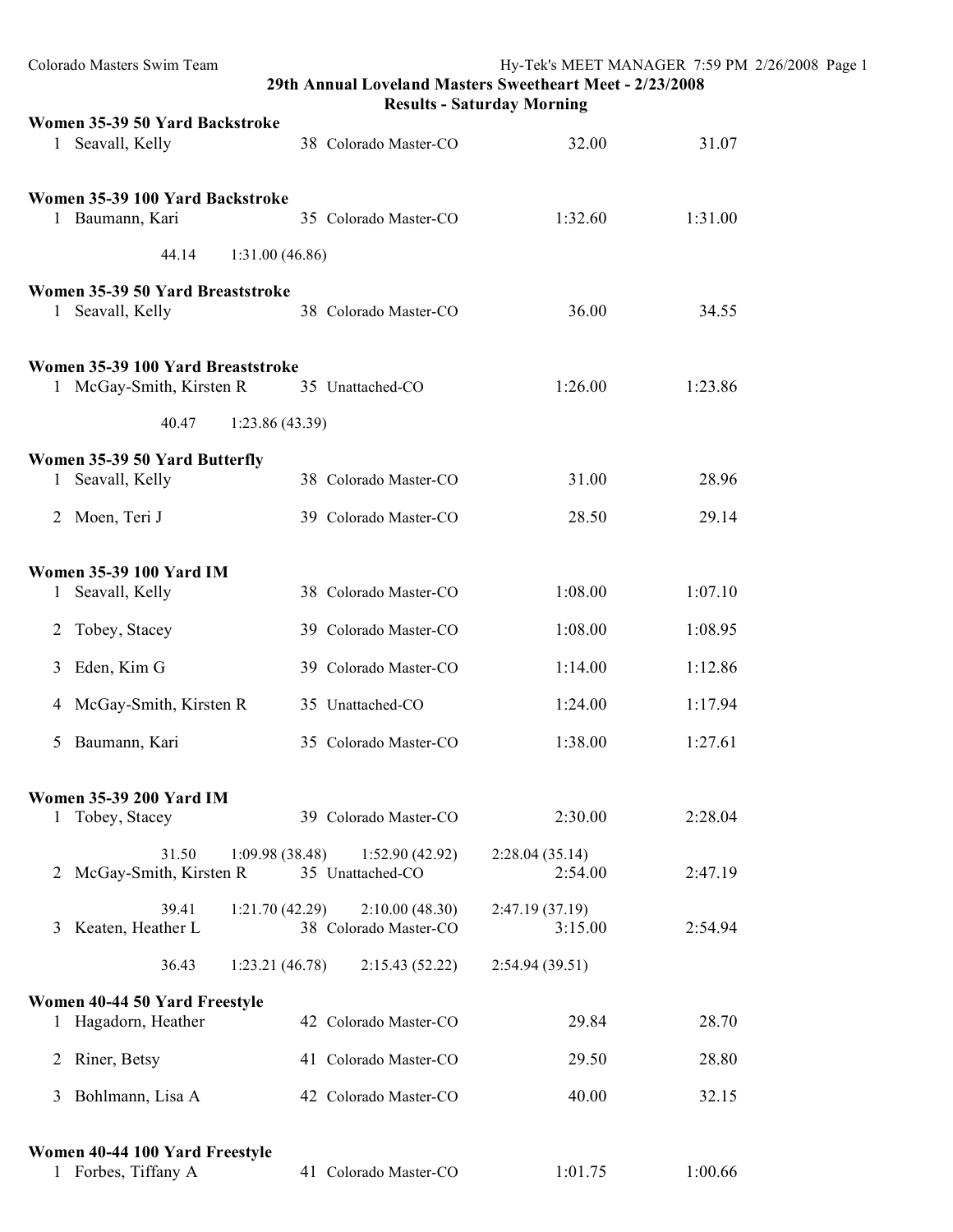**Results - Saturday Morning**

|              | 29.56                                          | 1:00.66(31.10)                                             |                           |         |
|--------------|------------------------------------------------|------------------------------------------------------------|---------------------------|---------|
| 2            | Riner, Betsy                                   | 41 Colorado Master-CO                                      | 1:06.00                   | 1:05.92 |
| 3            | 31.23<br>Derr, Kirsten L                       | 1:05.92(34.69)<br>43 Colorado Master-CO                    | 1:17.00                   | 1:12.56 |
|              | 35.34                                          | 1:12.56(37.22)                                             |                           |         |
|              | <b>Women 40-44 200 Yard</b>                    |                                                            |                           |         |
|              | 1 Campbell, Ellen A                            | 44 Colorado Master-CO                                      | 2:57.00                   | 2:46.30 |
|              | 39.31<br>2 Golding, Sandy F                    | $1:20.99(41.68)$ $2:03.36(42.37)$<br>44 Colorado Master-CO | 2:46.30(42.94)<br>3:00.00 | 3:02.91 |
|              | 41.72                                          | 1:27.57(45.85)<br>2:15.47 (47.90)                          | 3:02.91 (47.44)           |         |
|              | (Women 40-44 200 Yard)<br>3 Sauls, Catherine C | 43 Colorado Master-CO                                      | 3:12.50                   | 3:14.60 |
|              | 42.59<br>4 Crino, Heie P                       | $1:31.57(48.98)$ $2:22.96(51.39)$<br>41 Colorado Master-CO | 3:14.60(51.64)<br>3:21.00 | 3:25.70 |
|              | 43.07                                          | $1:34.75(51.68)$ $2:31.32(56.57)$                          | 3:25.70 (54.38)           |         |
|              | Women 40-44 200 Yard Freestyle                 |                                                            |                           |         |
|              | 1 Forbes, Tiffany A                            | 41 Colorado Master-CO                                      | 2:14.60                   | 2:18.25 |
|              | 32.79                                          | $1:08.30(35.51)$ $1:44.05(35.75)$                          | 2:18.25(34.20)            |         |
|              | Women 40-44 50 Yard Backstroke                 |                                                            |                           |         |
| $\mathbf{I}$ | Hagadorn, Heather                              | 42 Colorado Master-CO                                      | 34.53                     | 34.62   |
|              | 2 Golding, Sandy F                             | 44 Colorado Master-CO                                      | 38.00                     | 38.23   |
| 3            | Clapp, Christine J                             | 41 Colorado Master-CO                                      | 1:00.00                   | 51.12   |
|              | Women 40-44 100 Yard Backstroke                |                                                            |                           |         |
| $\mathbf{I}$ | von der Lippe, Susan G                         | 42 Colorado Master-CO                                      | 1:06.50                   | 1:04.23 |
|              | 32.12                                          | 1:04.23(32.11)                                             |                           |         |
| 2            | Riner, Betsy                                   | 41 Colorado Master-CO                                      | 1:18.00                   | 1:21.79 |
|              | Women 40-44 50 Yard Breaststroke               |                                                            |                           |         |
| 1            | Campbell, Ellen A                              | 44 Colorado Master-CO                                      | 36.30                     | 36.04   |
| 2            | Sauls, Catherine C                             | 43 Colorado Master-CO                                      | 39.00                     | 40.60   |
| 3            | Bohlmann, Lisa A                               | 42 Colorado Master-CO                                      | 43.00                     | 41.20   |
| 4            | Crino, Heie P                                  | 41 Colorado Master-CO                                      | 42.00                     | 41.42   |
| 5            | Hagadorn, Heather                              | 42 Colorado Master-CO                                      | 42.65                     | 42.40   |
| 6            | Clapp, Christine J                             | 41 Colorado Master-CO                                      | 49.00                     | 48.73   |

#### **Women 40-44 100 Yard Breaststroke**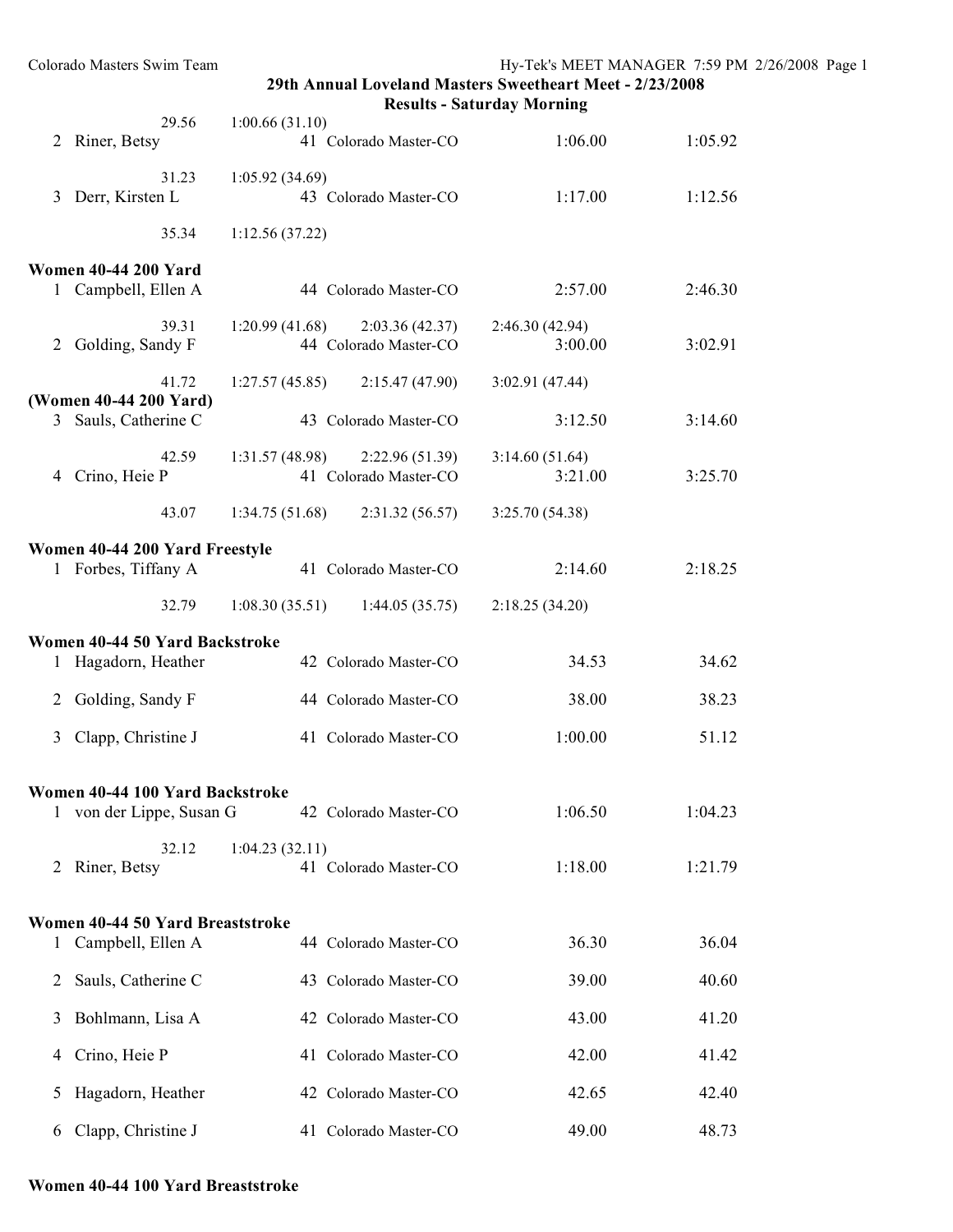| 31.09                       | 1:05.79(34.70)<br>44 Colorado Master-CO                                                                                                                                                                                                                                       | 1:17.50                                                                                                                                                                                                                                                                                                       | 1:18.38                                                                                                                                                                                                                                                                                       |                                                                                                                                                                              |
|-----------------------------|-------------------------------------------------------------------------------------------------------------------------------------------------------------------------------------------------------------------------------------------------------------------------------|---------------------------------------------------------------------------------------------------------------------------------------------------------------------------------------------------------------------------------------------------------------------------------------------------------------|-----------------------------------------------------------------------------------------------------------------------------------------------------------------------------------------------------------------------------------------------------------------------------------------------|------------------------------------------------------------------------------------------------------------------------------------------------------------------------------|
| 37.34                       | 1:18.38(41.04)<br>42 Colorado Master-CO                                                                                                                                                                                                                                       | 1:45.00                                                                                                                                                                                                                                                                                                       | 1:28.47                                                                                                                                                                                                                                                                                       |                                                                                                                                                                              |
| 42.48<br>Sauls, Catherine C | 1:28.47(45.99)<br>43 Colorado Master-CO                                                                                                                                                                                                                                       | 1:27.50                                                                                                                                                                                                                                                                                                       | 1:29.84                                                                                                                                                                                                                                                                                       |                                                                                                                                                                              |
| 42.78<br>Crino, Heie P      | 1:29.84(47.06)<br>41 Colorado Master-CO                                                                                                                                                                                                                                       | 1:32.00                                                                                                                                                                                                                                                                                                       | 1:31.41                                                                                                                                                                                                                                                                                       |                                                                                                                                                                              |
| 42.78                       | 1:31.41(48.63)<br>41 Colorado Master-CO                                                                                                                                                                                                                                       | 1:48.00                                                                                                                                                                                                                                                                                                       | 1:48.85                                                                                                                                                                                                                                                                                       |                                                                                                                                                                              |
| 51.61                       | 1:48.85(57.24)                                                                                                                                                                                                                                                                |                                                                                                                                                                                                                                                                                                               |                                                                                                                                                                                                                                                                                               |                                                                                                                                                                              |
|                             |                                                                                                                                                                                                                                                                               |                                                                                                                                                                                                                                                                                                               |                                                                                                                                                                                                                                                                                               |                                                                                                                                                                              |
|                             | 41 Colorado Master-CO                                                                                                                                                                                                                                                         | 32.80                                                                                                                                                                                                                                                                                                         | 30.41                                                                                                                                                                                                                                                                                         |                                                                                                                                                                              |
|                             | 42 Colorado Master-CO                                                                                                                                                                                                                                                         | 33.67                                                                                                                                                                                                                                                                                                         | 32.75                                                                                                                                                                                                                                                                                         |                                                                                                                                                                              |
|                             | 41 Colorado Master-CO                                                                                                                                                                                                                                                         | 1:00.00                                                                                                                                                                                                                                                                                                       | 52.07                                                                                                                                                                                                                                                                                         |                                                                                                                                                                              |
|                             |                                                                                                                                                                                                                                                                               |                                                                                                                                                                                                                                                                                                               |                                                                                                                                                                                                                                                                                               |                                                                                                                                                                              |
|                             | 42 Colorado Master-CO                                                                                                                                                                                                                                                         | 58.80                                                                                                                                                                                                                                                                                                         | 57.96                                                                                                                                                                                                                                                                                         |                                                                                                                                                                              |
| 27.66                       | 57.96 (30.30)                                                                                                                                                                                                                                                                 |                                                                                                                                                                                                                                                                                                               |                                                                                                                                                                                                                                                                                               |                                                                                                                                                                              |
|                             |                                                                                                                                                                                                                                                                               |                                                                                                                                                                                                                                                                                                               |                                                                                                                                                                                                                                                                                               |                                                                                                                                                                              |
|                             |                                                                                                                                                                                                                                                                               |                                                                                                                                                                                                                                                                                                               |                                                                                                                                                                                                                                                                                               |                                                                                                                                                                              |
|                             |                                                                                                                                                                                                                                                                               |                                                                                                                                                                                                                                                                                                               |                                                                                                                                                                                                                                                                                               |                                                                                                                                                                              |
|                             |                                                                                                                                                                                                                                                                               |                                                                                                                                                                                                                                                                                                               |                                                                                                                                                                                                                                                                                               |                                                                                                                                                                              |
|                             |                                                                                                                                                                                                                                                                               |                                                                                                                                                                                                                                                                                                               |                                                                                                                                                                                                                                                                                               |                                                                                                                                                                              |
|                             |                                                                                                                                                                                                                                                                               |                                                                                                                                                                                                                                                                                                               |                                                                                                                                                                                                                                                                                               |                                                                                                                                                                              |
|                             | 42 Colorado Master-CO                                                                                                                                                                                                                                                         | 1:23.00                                                                                                                                                                                                                                                                                                       | 1:21.15                                                                                                                                                                                                                                                                                       |                                                                                                                                                                              |
| Crino, Heie P               | 41 Colorado Master-CO                                                                                                                                                                                                                                                         | 1:24.00                                                                                                                                                                                                                                                                                                       | 1:21.68                                                                                                                                                                                                                                                                                       |                                                                                                                                                                              |
| Derr, Kirsten L             | 43 Colorado Master-CO                                                                                                                                                                                                                                                         | 1:30.00                                                                                                                                                                                                                                                                                                       | 1:26.69                                                                                                                                                                                                                                                                                       |                                                                                                                                                                              |
|                             |                                                                                                                                                                                                                                                                               |                                                                                                                                                                                                                                                                                                               |                                                                                                                                                                                                                                                                                               |                                                                                                                                                                              |
|                             |                                                                                                                                                                                                                                                                               |                                                                                                                                                                                                                                                                                                               |                                                                                                                                                                                                                                                                                               |                                                                                                                                                                              |
|                             |                                                                                                                                                                                                                                                                               |                                                                                                                                                                                                                                                                                                               |                                                                                                                                                                                                                                                                                               |                                                                                                                                                                              |
| Santomaso, Cindy            | 47 Unattached-CO                                                                                                                                                                                                                                                              | 37.85                                                                                                                                                                                                                                                                                                         | 32.84                                                                                                                                                                                                                                                                                         |                                                                                                                                                                              |
|                             | Campbell, Ellen A<br>Bohlmann, Lisa A<br>Clapp, Christine J<br>1 Forbes, Tiffany A<br>Hagadorn, Heather<br>Clapp, Christine J<br>2 Forbes, Tiffany A<br>32.46<br>1 Campbell, Ellen A<br>Riner, Betsy<br>Hagadorn, Heather<br>4 Bohlmann, Lisa A<br>1 Derr, Kirsten L<br>43.98 | Colorado Masters Swim Team<br>1 von der Lippe, Susan G<br>Women 40-44 50 Yard Butterfly<br>Women 40-44 100 Yard Butterfly<br>1 von der Lippe, Susan G<br>1:07.28(34.82)<br>Women 40-44 100 Yard IM<br>(Women 40-44 100 Yard IM)<br>Women 40-44 200 Yard IM<br>1:35.03(51.05)<br>Women 45-49 50 Yard Freestyle | <b>Results - Saturday Morning</b><br>42 Colorado Master-CO<br>1:06.50<br>41 Colorado Master-CO<br>1:09.90<br>1:12.10<br>44 Colorado Master-CO<br>1:17.00<br>41 Colorado Master-CO<br>1:15.43<br>42 Colorado Master-CO<br>3:10.00<br>43 Colorado Master-CO<br>2:27.69(52.66)<br>3:09.57(41.88) | Hy-Tek's MEET MANAGER 7:59 PM 2/26/2008 Page 1<br>29th Annual Loveland Masters Sweetheart Meet - 2/23/2008<br>1:05.79<br>1:07.28<br>1:10.37<br>1:16.27<br>1:16.32<br>3:09.57 |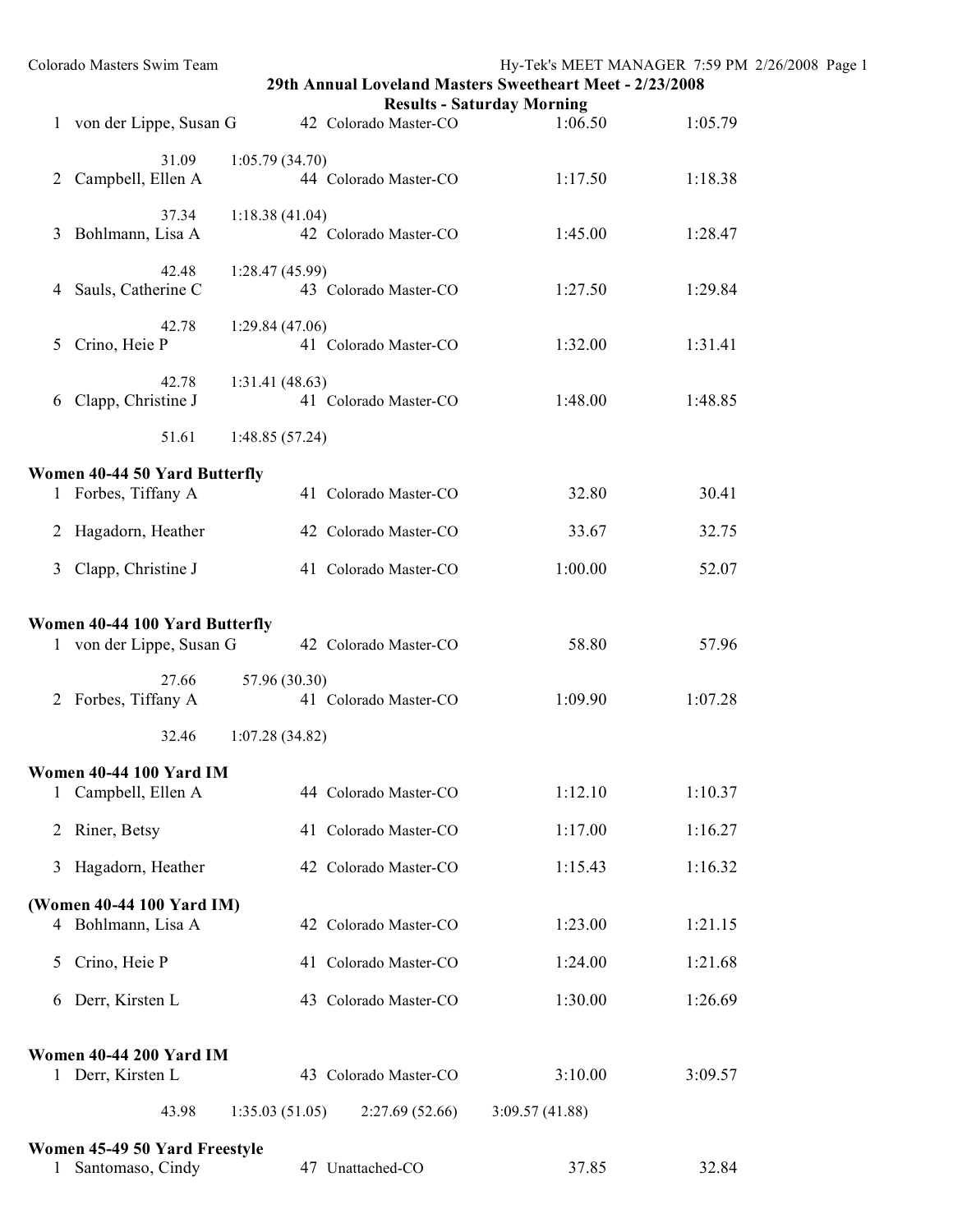| Colorado Masters Swim Team                                         | 29th Annual Loveland Masters Sweetheart Meet - 2/23/2008   | <b>Results - Saturday Morning</b> | Hy-Tek's MEET MANAGER 7:59 PM 2/26/2008 Page 1 |  |
|--------------------------------------------------------------------|------------------------------------------------------------|-----------------------------------|------------------------------------------------|--|
| 2 Earley, Audrey                                                   | 45 Colorado Master-CO                                      | 33.29                             | 33.84                                          |  |
| Sortwell, Andrea L<br>3                                            | 48 Unattached-CO                                           | 35.59                             | 35.55                                          |  |
| Women 45-49 100 Yard Freestyle                                     |                                                            |                                   |                                                |  |
| 1 Jones, Eney                                                      | 47 Colorado Master-CO                                      | 55.00                             | 56.81                                          |  |
| 27.52<br>Santomaso, Cindy<br>2                                     | 56.81 (29.29)<br>47 Unattached-CO                          | 1:24.14                           | 1:12.93                                        |  |
| Stokoe, Jeanne<br>3                                                | 46 Colorado Master-CO                                      | 1:22.00                           | 1:25.46                                        |  |
| 40.55                                                              | 1:25.46(44.91)                                             |                                   |                                                |  |
| <b>Women 45-49 200 Yard</b><br>1 Bates, Penny S                    | 46 Colorado Master-CO                                      | 3:05.00                           | 3:01.40                                        |  |
| 42.08<br>2 Earley, Audrey                                          | 2:13.97(47.00)<br>1:26.97 (44.89)<br>45 Colorado Master-CO | 3:01.40(47.43)<br>3:10.35         | 3:06.89                                        |  |
| 43.35<br>3 Nolte, Susan                                            | 2:19.46(48.99)<br>1:30.47(47.12)<br>46 Colorado Master-CO  | 3:06.89(47.43)<br>3:20.00         | 3:18.21                                        |  |
| 44.23                                                              | 1:34.89(50.66)<br>2:26.49(51.60)                           | 3:18.21(51.72)                    |                                                |  |
| Women 45-49 200 Yard Freestyle                                     |                                                            |                                   |                                                |  |
| 1 Santomaso, Cindy                                                 | 47 Unattached-CO                                           | 2:47.74                           | 2:41.11                                        |  |
| 38.15<br>Sortwell, Andrea L<br>2                                   | $1:18.76(40.61)$ $1:59.91(41.15)$<br>48 Unattached-CO      | 2:41.11(41.20)<br>3:10.00         | 3:15.14                                        |  |
| 42.57                                                              | 3:15.14(1:43.33)<br>1:31.81(49.24)                         |                                   |                                                |  |
| Women 45-49 50 Yard Backstroke<br>Jones, Eney                      | 47 Colorado Master-CO                                      | 34.00                             | 31.62                                          |  |
| Earley, Audrey<br>2                                                | 45 Colorado Master-CO                                      | 39.72                             | 39.62                                          |  |
| Sortwell, Andrea L<br>3                                            | 48 Unattached-CO                                           | 46.28                             | 48.89                                          |  |
| Women 45-49 100 Yard Backstroke<br>1 Nolte, Susan                  | 46 Colorado Master-CO                                      | 1:27.00                           | 1:30.75                                        |  |
| 43.45                                                              | 1:30.75(47.30)                                             |                                   |                                                |  |
| Women 45-49 50 Yard Breaststroke<br>Stokoe, Jeanne<br>$\mathbf{I}$ | 46 Colorado Master-CO                                      | 42.53                             | 39.88                                          |  |
| 2 Nolte, Susan                                                     | 46 Colorado Master-CO                                      | 42.50                             | 42.38                                          |  |
| Sortwell, Andrea L<br>3                                            | 48 Unattached-CO                                           | 46.99                             | 48.42                                          |  |
| Women 45-49 100 Yard Breaststroke<br>Stokoe, Jeanne<br>1           | 46 Colorado Master-CO                                      | 1:33.45                           | 1:30.45                                        |  |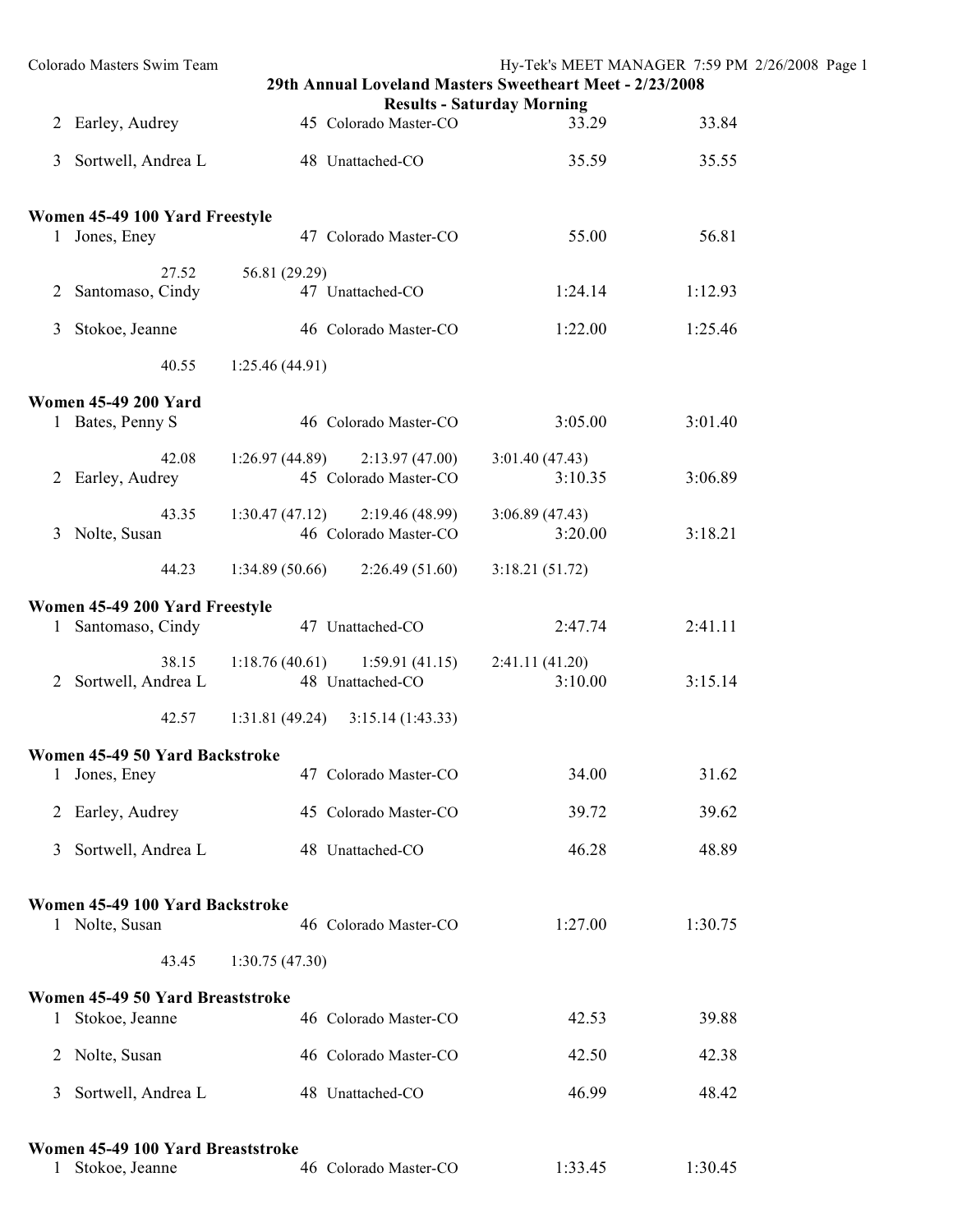| Women 45-49 50 Yard Butterfly                          |                                                           |                            |         |
|--------------------------------------------------------|-----------------------------------------------------------|----------------------------|---------|
| 1 Jones, Eney                                          | 47 Colorado Master-CO                                     | 31.00                      | 30.24   |
| Bates, Penny S<br>2                                    | 46 Colorado Master-CO                                     | 35.00                      | 33.86   |
| 3<br>Sortwell, Andrea L                                | 48 Unattached-CO                                          | 50.19                      | 47.41   |
| <b>Women 45-49 100 Yard IM</b>                         |                                                           |                            |         |
| 1 Jones, Eney                                          | 47 Colorado Master-CO                                     | 1:10.00                    | 1:08.30 |
| 2 Sortwell, Andrea L                                   | 48 Unattached-CO                                          | 1:38.32                    | 1:39.21 |
| <b>Women 45-49 200 Yard IM</b><br>1 Bates, Penny S     | 46 Colorado Master-CO                                     | 2:45.00                    | 2:45.84 |
|                                                        |                                                           |                            |         |
| 36.79<br>2 Earley, Audrey                              | 1:20.02(43.23)<br>2:08.37(48.35)<br>45 Colorado Master-CO | 2:45.84 (37.47)<br>3:04.86 | 3:04.51 |
| 44.49                                                  | 1:31.65(47.16)<br>2:21.88(50.23)                          | 3:04.51(42.63)             |         |
| Women 50-54 50 Yard Freestyle                          |                                                           |                            |         |
| 1 Rosener, Karen K                                     | 54 Colorado Master-CO                                     | 28.60                      | 28.54   |
| Women 50-54 100 Yard Freestyle                         |                                                           |                            |         |
| 1 Rosener, Karen K                                     | 54 Colorado Master-CO                                     | 1:02.80                    | 1:02.03 |
| 30.07                                                  | 1:02.03(31.96)                                            |                            |         |
| <b>Women 50-54 200 Yard</b><br>1 Chidester, Victoria L | 51 Colorado Master-CO                                     | 3:15.00                    | 3:07.14 |
| 2 Kane, Julie K                                        | 54 Colorado Master-CO                                     | 3:44.12                    | 3:52.37 |
| 55.21<br>1:57.50(1:02.29)                              | 2:55.45(57.95)                                            | 3:52.37(56.92)             |         |
| Women 50-54 50 Yard Backstroke                         |                                                           |                            |         |
| 1 Chidester, Victoria L                                | 51 Colorado Master-CO                                     | 37.50                      | 37.94   |
| Women 50-54 100 Yard Backstroke                        |                                                           |                            |         |
| 1 Chidester, Victoria L                                | 51 Colorado Master-CO                                     | 1:23.00                    | 1:24.60 |
| 39.26                                                  | 1:24.60(45.34)                                            |                            |         |
| Women 50-54 50 Yard Breaststroke<br>1 Rosener, Karen K | 54 Colorado Master-CO                                     | 38.40                      | 38.61   |
| 2 Kane, Julie K                                        | 54 Colorado Master-CO                                     | 49.70                      | 49.20   |
| Women 50-54 100 Yard Breaststroke                      |                                                           |                            |         |
| 1 Kane, Julie K                                        | 54 Colorado Master-CO                                     | 1:47.44                    | 1:47.59 |
| 53.71                                                  | 1:47.59(53.88)                                            |                            |         |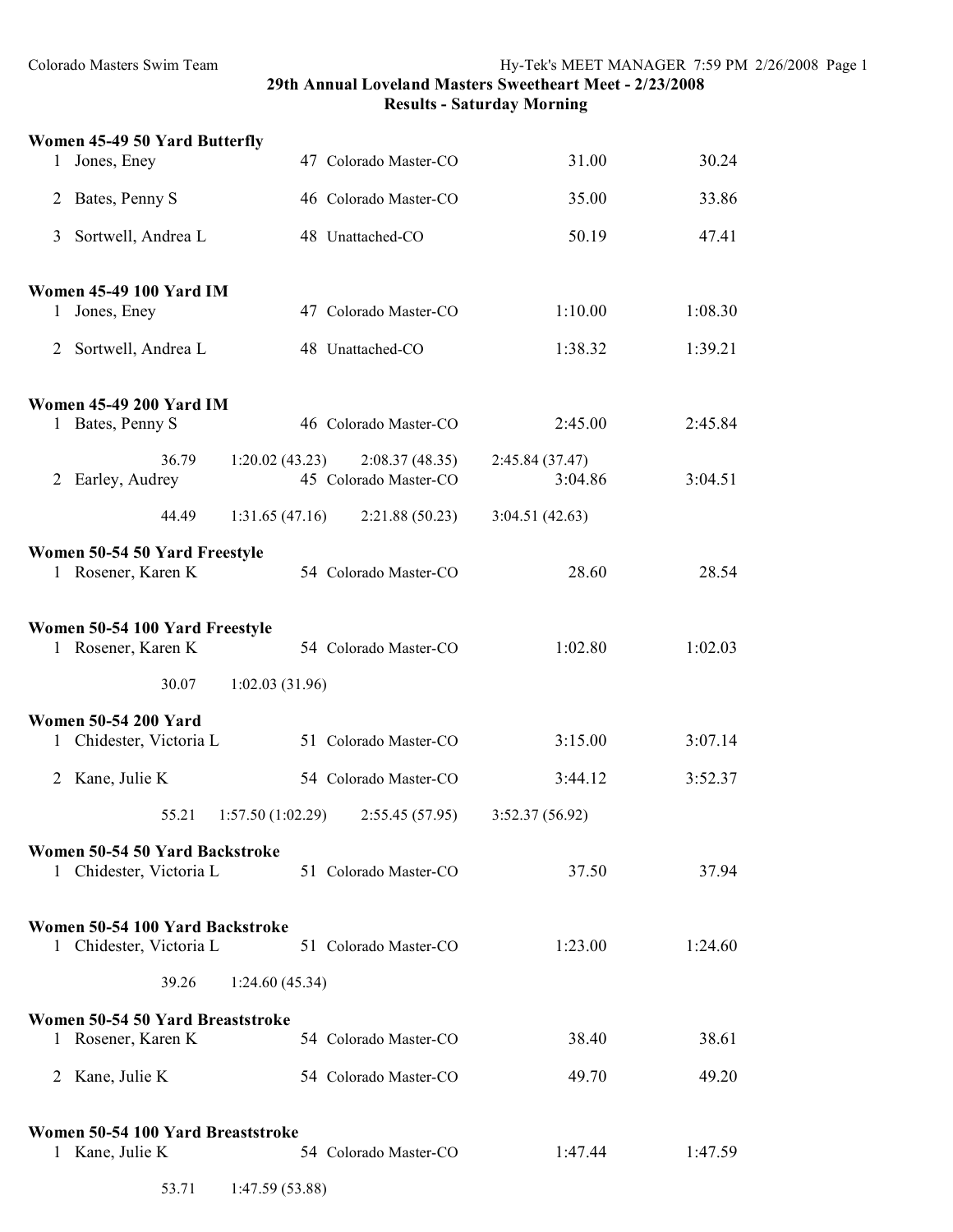| Women 50-54 50 Yard Butterfly<br>1 Rosener, Karen K    |                | 54 Colorado Master-CO | 30.90           | 30.25   |
|--------------------------------------------------------|----------------|-----------------------|-----------------|---------|
| <b>Women 50-54 100 Yard IM</b><br>1 Kane, Julie K      |                | 54 Colorado Master-CO | 1:55.27         | 1:53.59 |
| Women 55-59 50 Yard Freestyle<br>1 Sunie, Beverly A    |                | 55 Colorado Master-CO | 45.00           | 35.96   |
| Women 55-59 100 Yard Freestyle<br>1 Fouts, Susan       |                | 57 Colorado Master-CO | 1:16.00         | 1:12.69 |
| 35.59<br>2 Sunie, Beverly A                            | 1:12.69(37.10) | 55 Colorado Master-CO | 1:35.00         | 1:20.93 |
| 38.18                                                  | 1:20.93(42.75) |                       |                 |         |
| <b>Women 55-59 200 Yard</b><br>1 Fouts, Susan          |                | 57 Colorado Master-CO | 2:38.00         | 2:35.26 |
| Women 55-59 50 Yard Breaststroke<br>1 Sunie, Beverly A |                | 55 Colorado Master-CO | 55.00           | 48.42   |
| 2 England, Nancy J                                     |                | 58 Colorado Master-CO | 50.00           | 53.44   |
| Women 55-59 50 Yard Butterfly<br>1 Fouts, Susan        |                | 57 Colorado Master-CO | 37.00           | 39.29   |
| <b>Women 55-59 100 Yard IM</b><br>1 Sunie, Beverly A   |                | 55 Colorado Master-CO | 1:55.00         | 1:39.34 |
| 2 England, Nancy J                                     |                | 58 Colorado Master-CO | 1:50.00         | 1:53.58 |
| Fouts, Susan<br>$\qquad \qquad - -$                    |                | 57 Colorado Master-CO | 1:35.20         | DQ      |
| Women 60-64 100 Yard Freestyle<br>1 Anziano, Marcia    |                | 62 Colorado Master-CO | 1:26.00         | 1:23.06 |
| 39.59                                                  | 1:23.06(43.47) |                       |                 |         |
| <b>Women 60-64 200 Yard</b><br>Anziano, Marcia<br>1    |                | 62 Colorado Master-CO | 3:44.00         | 3:41.22 |
| 50.90                                                  | 1:46.29(55.39) | 2:45.20(58.91)        | 3:41.22(56.02)  |         |
| Women 60-64 200 Yard Freestyle<br>Anziano, Marcia<br>1 |                | 62 Colorado Master-CO | 2:56.00         | 2:57.52 |
| 40.99                                                  | 1:25.73(44.74) | 2:12.03(46.30)        | 2:57.52 (45.49) |         |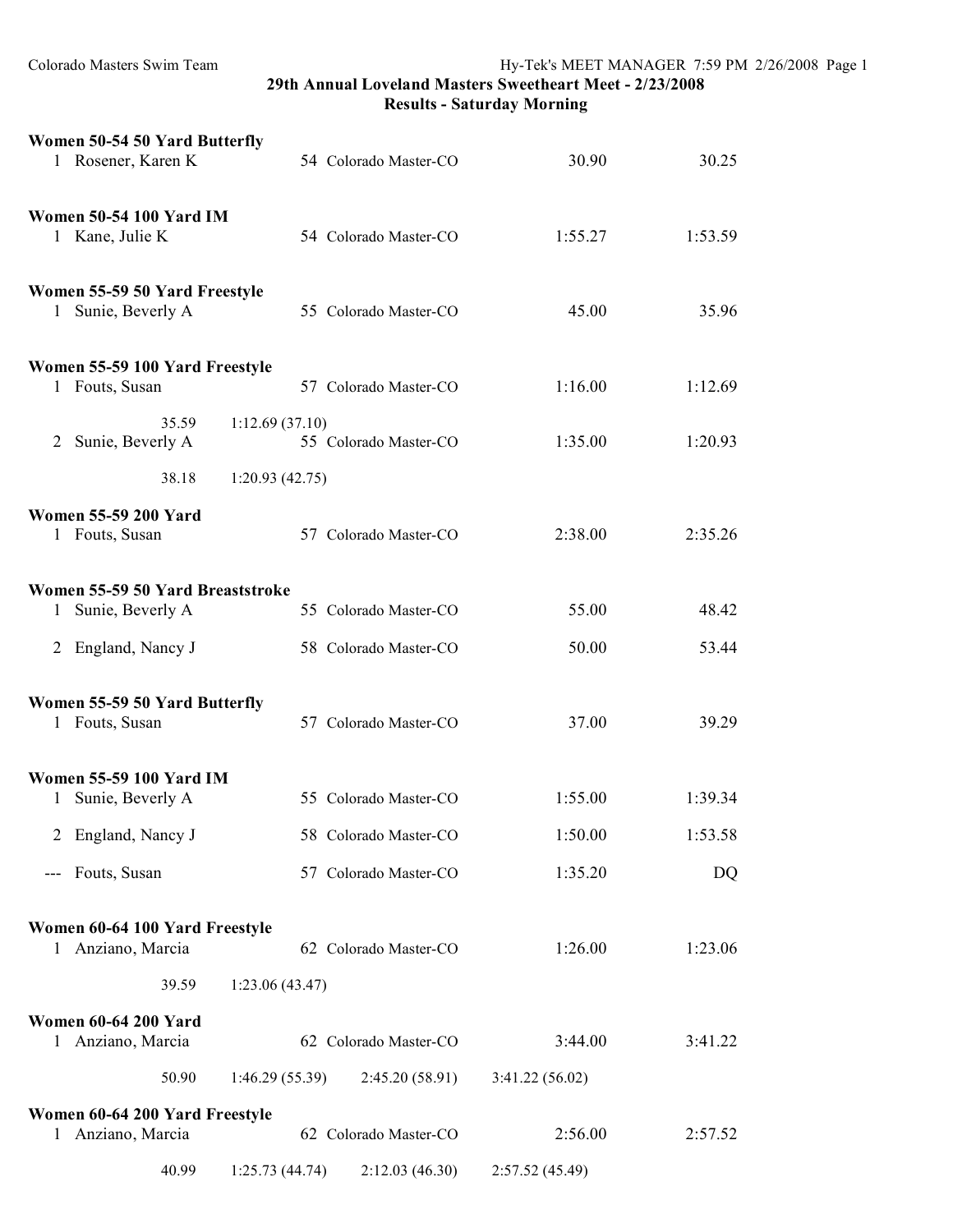**Results - Saturday Morning**

| Women 60-64 100 Yard Backstroke                         |                       |         |         |
|---------------------------------------------------------|-----------------------|---------|---------|
| 1 Gatz, Pamela S                                        | 61 Colorado Master-CO | 1:22.00 | 1:20.22 |
| 39.93                                                   | 1:20.22(40.29)        |         |         |
| Women 60-64 100 Yard Breaststroke                       |                       |         |         |
| 1 Gatz, Pamela S                                        | 61 Colorado Master-CO | 1:30.00 | 1:29.85 |
|                                                         | 42.79 1:29.85 (47.06) |         |         |
| Women 60-64 100 Yard IM                                 |                       |         |         |
| 1 Gatz, Pamela S                                        | 61 Colorado Master-CO | 1:20.00 | 1:23.71 |
| Women 65-69 50 Yard Freestyle                           |                       |         |         |
| 1 Croissant, Eileen M                                   | 68 Colorado Master-CO | 43.27   | 43.63   |
| 2 Wise, Louise                                          | 65 Colorado Master-CO | 45.00   | 45.95   |
|                                                         |                       |         |         |
| Women 65-69 100 Yard Freestyle<br>1 Wise, Louise        | 65 Colorado Master-CO | 1:30.00 | 1:28.08 |
|                                                         | 41.65 1:28.08 (46.43) |         |         |
| 2 Croissant, Eileen M                                   | 68 Colorado Master-CO | 1:40.50 | 1:41.56 |
| 46.49                                                   | 1:41.56(55.07)        |         |         |
|                                                         |                       |         |         |
| Women 65-69 50 Yard Backstroke<br>1 Croissant, Eileen M | 68 Colorado Master-CO | 1:04.62 | 1:03.92 |
| Women 65-69 100 Yard Breaststroke                       |                       |         |         |
| 1 Wise, Louise                                          | 65 Colorado Master-CO | 1:46.00 | 1:45.51 |
| 50.90                                                   | 1:45.51(54.61)        |         |         |
| <b>Women 65-69 100 Yard IM</b>                          |                       |         |         |
| Wise, Louise<br>1                                       | 65 Colorado Master-CO | 1:40.00 | 1:38.34 |
| 2 Croissant, Eileen M                                   | 68 Colorado Master-CO | 2:11.83 | 2:10.63 |
|                                                         |                       |         |         |
| Men 25-29 50 Yard Freestyle<br>1 Long, Todd             | 25 Colorado Master-CO | 23.50   | 23.41   |
|                                                         |                       |         |         |
|                                                         |                       |         |         |
| Men 25-29 100 Yard Freestyle<br>1 Long, Todd            | 25 Colorado Master-CO | 52.00   | 52.98   |
| Johnson, Brett J<br>2                                   | 28 Colorado Master-CO | 56.00   | 57.09   |
| 26.83                                                   | 57.09 (30.26)         |         |         |
| (Men 25-29 100 Yard Freestyle)                          |                       |         |         |
| 3 Browning, Allen                                       | 29 Colorado Master-CO | NT      | 1:00.83 |
| 29.11                                                   | 1:00.83(31.72)        |         |         |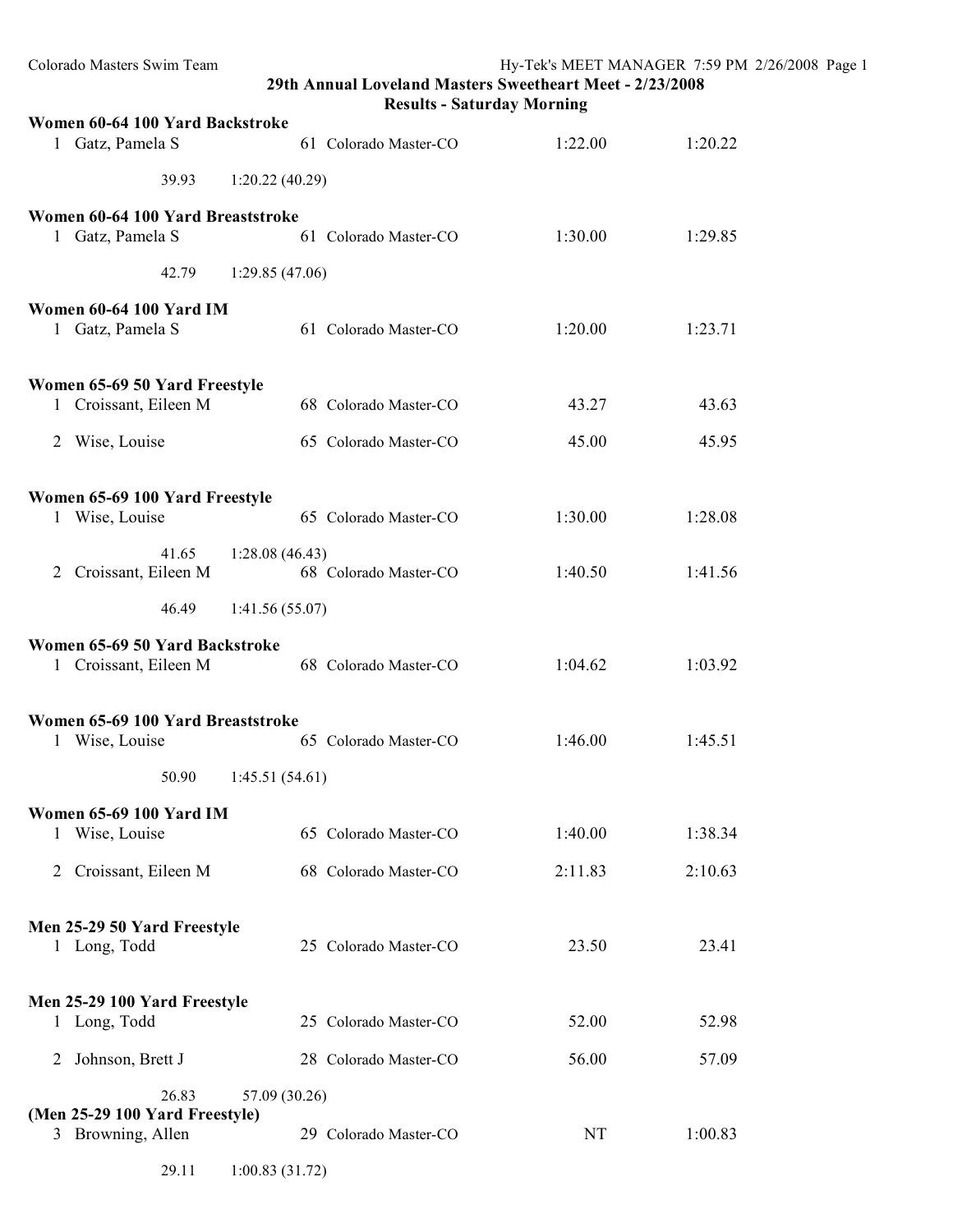| Men 25-29 200 Yard Freestyle                          |                                                            | 2:05.00              | 2:07.92 |
|-------------------------------------------------------|------------------------------------------------------------|----------------------|---------|
| 1 Johnson, Brett J                                    | 28 Colorado Master-CO                                      |                      |         |
| 29.21<br>2 Browning, Allen                            | $1:02.42(33.21)$ $1:35.75(33.33)$<br>29 Colorado Master-CO | 2:07.92(32.17)<br>NT | 2:15.60 |
| 30.06                                                 | 1:04.15(34.09)<br>1:40.06(35.91)                           | 2:15.60(35.54)       |         |
| Men 25-29 50 Yard Backstroke<br>1 Juliano, Kevin      | 28 Colorado Master-CO                                      | 28.00                | 31.71   |
| Men 25-29 50 Yard Breaststroke<br>1 Long, Todd        | 25 Colorado Master-CO                                      | 33.00                | 31.99   |
| Men 25-29 100 Yard Butterfly<br>1 Juliano, Kevin      | 28 Colorado Master-CO                                      | 58.00                | 1:04.67 |
| 29.09                                                 | 1:04.67(35.58)                                             |                      |         |
| Men 30-34 50 Yard Freestyle<br>1 O'Sullivan, Chris D  | 33 Colorado Master-CO                                      | 23.23                | 23.10   |
| 2 Dame, Jared M                                       | 31 Colorado Master-CO                                      | 27.17                | 28.70   |
|                                                       |                                                            |                      |         |
| Men 30-34 100 Yard Freestyle<br>1 O'Sullivan, Chris D | 33 Colorado Master-CO                                      | 50.00                | 50.92   |
| 24.55<br>2 Dame, Jared M                              | 50.92 (26.37)<br>31 Colorado Master-CO                     | 1:07.00              | 1:04.10 |
| 29.30                                                 | 1:04.10(34.80)                                             |                      |         |
| <b>Men 30-34 200 Yard</b><br>1 Cox, Michael           | 30 Colorado Master-CO                                      | 2:15.00              | 2:16.37 |
| 31.79                                                 | $1:05.95(34.16)$ $2:16.37(1:10.42)$                        | 2:16.37()            |         |
| Men 30-34 50 Yard Backstroke                          |                                                            |                      |         |
| 1 Cox, Michael                                        | 30 Colorado Master-CO                                      | 29.00                | 29.11   |
| 2 Dame, Jared M                                       | 31 Colorado Master-CO                                      | 38.90                | 37.68   |
| Men 30-34 50 Yard Breaststroke<br>1 Dame, Jared M     | 31 Colorado Master-CO                                      | 37.50                | 36.52   |
|                                                       |                                                            |                      |         |
| Men 30-34 50 Yard Butterfly<br>1 Dame, Jared M        | 31 Colorado Master-CO                                      | 31.80                | 32.20   |
| <b>Men 30-34 100 Yard IM</b><br>1 O'Sullivan, Chris D | 33 Colorado Master-CO                                      | 58.40                | 59.29   |
| 27.24                                                 | 59.29 (32.05)                                              |                      |         |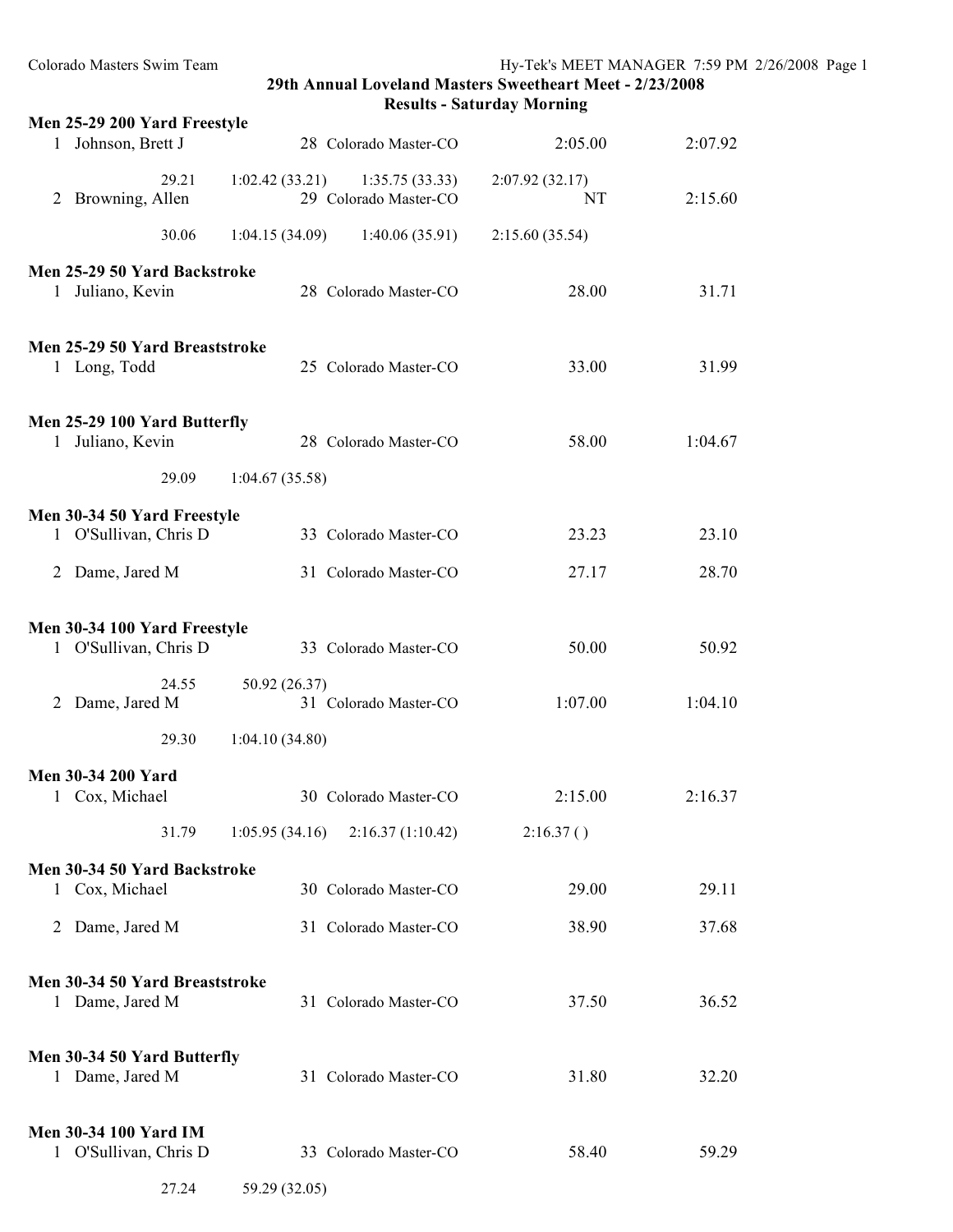|   | Colorado Masters Swim Team                                  | 29th Annual Loveland Masters Sweetheart Meet - 2/23/2008 | Hy-Tek's MEET MANAGER 7:59 PM 2/26/2008 Page 1 |         |  |
|---|-------------------------------------------------------------|----------------------------------------------------------|------------------------------------------------|---------|--|
|   | 2 Cox, Michael                                              | 30 Colorado Master-CO                                    | <b>Results - Saturday Morning</b><br>1:02.00   | 1:04.00 |  |
|   | Men 35-39 50 Yard Freestyle<br>1 McLaughlin, Patrick D      | 38 Colorado Master-CO                                    | 24.79                                          | 23.81   |  |
|   | 2 McKeogh, Larry                                            | 39 Unattached-CO                                         | 24.70                                          | 25.88   |  |
|   | 3 Sarche, Jon S                                             | 39 Unattached-CO                                         | 23.90                                          | 26.28   |  |
|   | Men 35-39 100 Yard Freestyle<br>1 McLaughlin, Patrick D     | 38 Colorado Master-CO                                    | 57.29                                          | 53.49   |  |
|   | 25.71<br>(Men 35-39 100 Yard Freestyle)<br>2 McKeogh, Larry | 53.49 (27.78)<br>39 Unattached-CO                        | 51.00                                          | 58.39   |  |
|   | 27.88<br>3 Scholand, TJ                                     | 58.39 (30.51)<br>37 Colorado Master-CO                   | NT                                             | 59.84   |  |
|   | 28.94<br>4 Sarche, Jon S                                    | 59.84 (30.90)<br>39 Unattached-CO                        | 1:03.30                                        | 1:00.25 |  |
|   | 29.07<br>1:00.25(31.18)                                     |                                                          |                                                |         |  |
|   | Men 35-39 200 Yard Freestyle<br>1 Sarche, Jon S             | 39 Unattached-CO                                         | 2:26.50                                        | 2:25.75 |  |
|   | 32.99                                                       | 1:10.94(37.95)<br>1:50.15(39.21)                         | 2:25.75(35.60)                                 |         |  |
|   | Men 35-39 200 Yard<br>1 Scholand, TJ                        | 37 Colorado Master-CO                                    | <b>NT</b>                                      | 2:20.32 |  |
|   | 32.72                                                       | 2:20.38 (1:47.66)<br>2:20.32()                           |                                                |         |  |
|   | Men 35-39 50 Yard Backstroke<br>1 Scholand, TJ              | 37 Colorado Master-CO                                    | <b>NT</b>                                      | 35.58   |  |
|   | Men 35-39 50 Yard Butterfly<br>1 McLaughlin, Patrick D      | 38 Colorado Master-CO                                    | 26.49                                          | 25.63   |  |
|   | <b>Men 35-39 100 Yard IM</b><br>1 McKeogh, Larry            | 39 Unattached-CO                                         | 56.00                                          | 1:10.61 |  |
|   | 31.91<br>1:10.61(38.70)                                     |                                                          |                                                |         |  |
| 1 | Men 40-44 50 Yard Freestyle<br>Shannon, Brian               | 40 Colorado Master-CO                                    | 25.00                                          | 25.40   |  |
|   | 2 Brostuen, David                                           | 43 Colorado Master-CO                                    | 26.00                                          | 26.24   |  |
| 3 | Galan, Henry L                                              | 44 Colorado Master-CO                                    | 26.10                                          | 26.68   |  |
|   | 4 Pins, Michael                                             | 42 Colorado Master-CO                                    | 27.14                                          | 28.78   |  |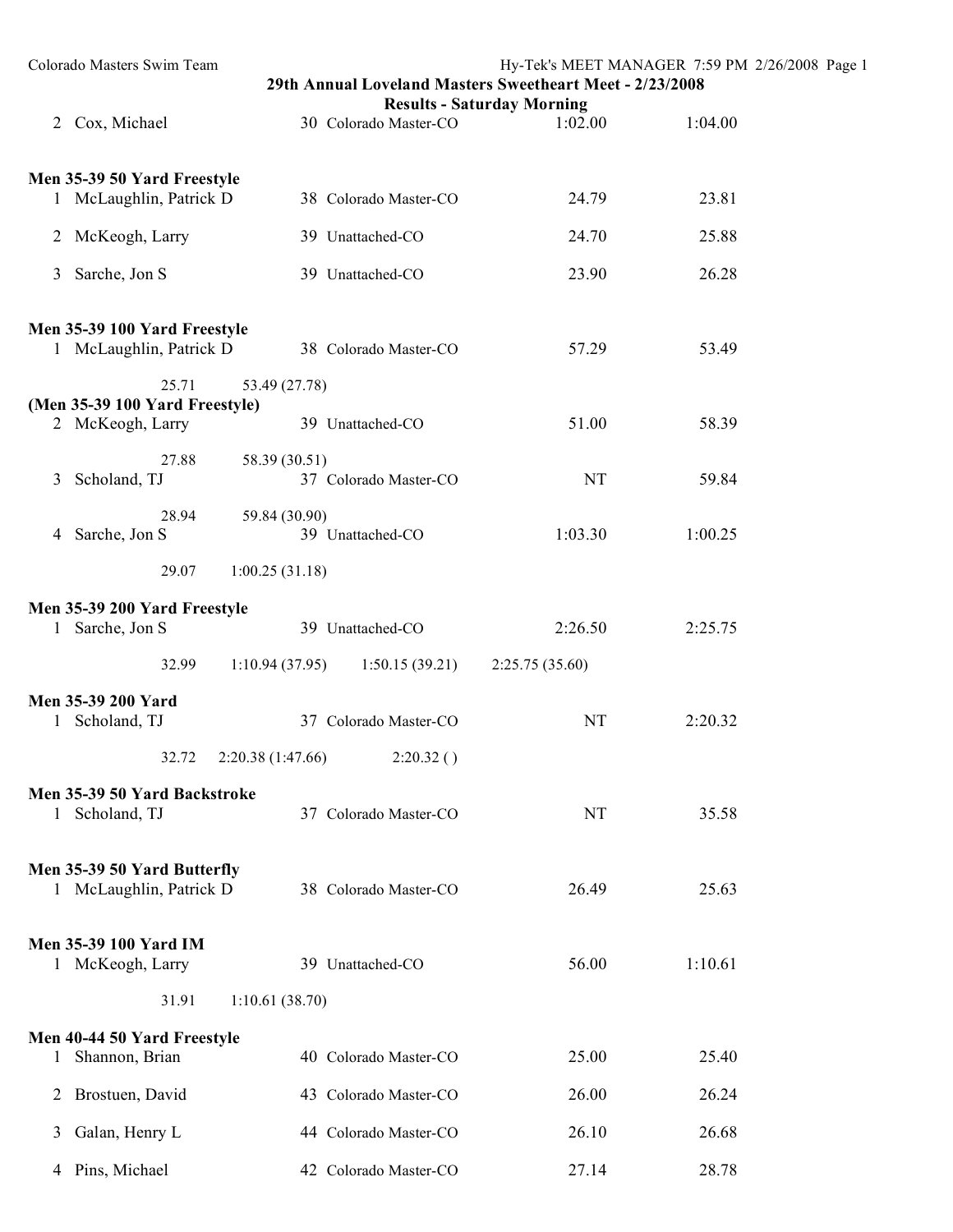|              | Men 40-44 100 Yard Freestyle                  |                                         |                |         |
|--------------|-----------------------------------------------|-----------------------------------------|----------------|---------|
|              | 1 Galan, Henry L                              | 44 Colorado Master-CO                   | 57.60          | 57.78   |
|              | 27.21                                         | 57.78 (30.57)                           |                |         |
| 2            | Jensen, Rod E                                 | 43 Wmsc-CO                              | 59.00          | 58.55   |
|              | 28.28                                         | 58.55 (30.27)                           |                |         |
| 3            | Pins, Michael                                 | 42 Colorado Master-CO                   | 1:04.35        | 1:03.43 |
| 4            | 29.83<br>Vought, Kip                          | 1:03.43(33.60)<br>43 Colorado Master-CO | 1:05.00        | 1:04.51 |
|              |                                               |                                         |                |         |
|              | 30.66                                         | 1:04.51(33.85)                          |                |         |
|              | Men 40-44 200 Yard Freestyle                  |                                         |                |         |
|              | 1 Stewart, Karl M                             | 42 Colorado Master-CO                   | 1:55.85        | 1:59.45 |
|              | 27.77                                         | 58.18 (30.41) 1:29.03 (30.85)           | 1:59.45(30.42) |         |
|              | Men 40-44 50 Yard Backstroke                  |                                         |                |         |
|              | 1 Stewart, Karl M                             | 42 Colorado Master-CO                   | 28.40          | 27.03   |
|              | Men 40-44 100 Yard Backstroke                 |                                         |                |         |
|              | 1 Stewart, Karl M                             | 42 Colorado Master-CO                   | 58.83          | 1:00.45 |
|              | 30.11                                         | 1:00.45(30.34)                          |                |         |
|              | Men 40-44 50 Yard Breaststroke                |                                         |                |         |
|              | 1 Shannon, Brian                              | 40 Colorado Master-CO                   | 31.50          | 30.47   |
| 2            | Brostuen, David                               | 43 Colorado Master-CO                   | 33.50          | 33.05   |
| 3            | Pins, Michael                                 | 42 Colorado Master-CO                   | 37.56          | 36.96   |
| 4            | Vought, Kip                                   | 43 Colorado Master-CO                   | 39.00          | 37.13   |
|              |                                               |                                         |                |         |
|              | Men 40-44 50 Yard Butterfly                   |                                         |                |         |
|              | 1 Pins, Michael                               | 42 Colorado Master-CO                   | 28.14          | 28.83   |
| 2            | Jensen, Rod E                                 | 43 Wmsc-CO                              | 28.50          | 28.88   |
| 3            | Galan, Henry L                                | 44 Colorado Master-CO                   | 28.50          | 29.13   |
|              |                                               |                                         |                |         |
| $\mathbf{1}$ | Men 40-44 100 Yard Butterfly<br>Jensen, Rod E | 43 Wmsc-CO                              | 1:03.00        | 1:03.78 |
|              |                                               |                                         |                |         |
| 2            | Galan, Henry L                                | 44 Colorado Master-CO                   | 1:07.20        | 1:06.07 |
|              | 31.14                                         | 1:06.07(34.93)                          |                |         |
|              | <b>Men 40-44 100 Yard IM</b>                  |                                         |                |         |
| 1            | Shannon, Brian                                | 40 Colorado Master-CO                   | 1:07.00        | 1:05.01 |
| 2            | Brostuen, David                               | 43 Colorado Master-CO                   | 1:07.00        | 1:06.95 |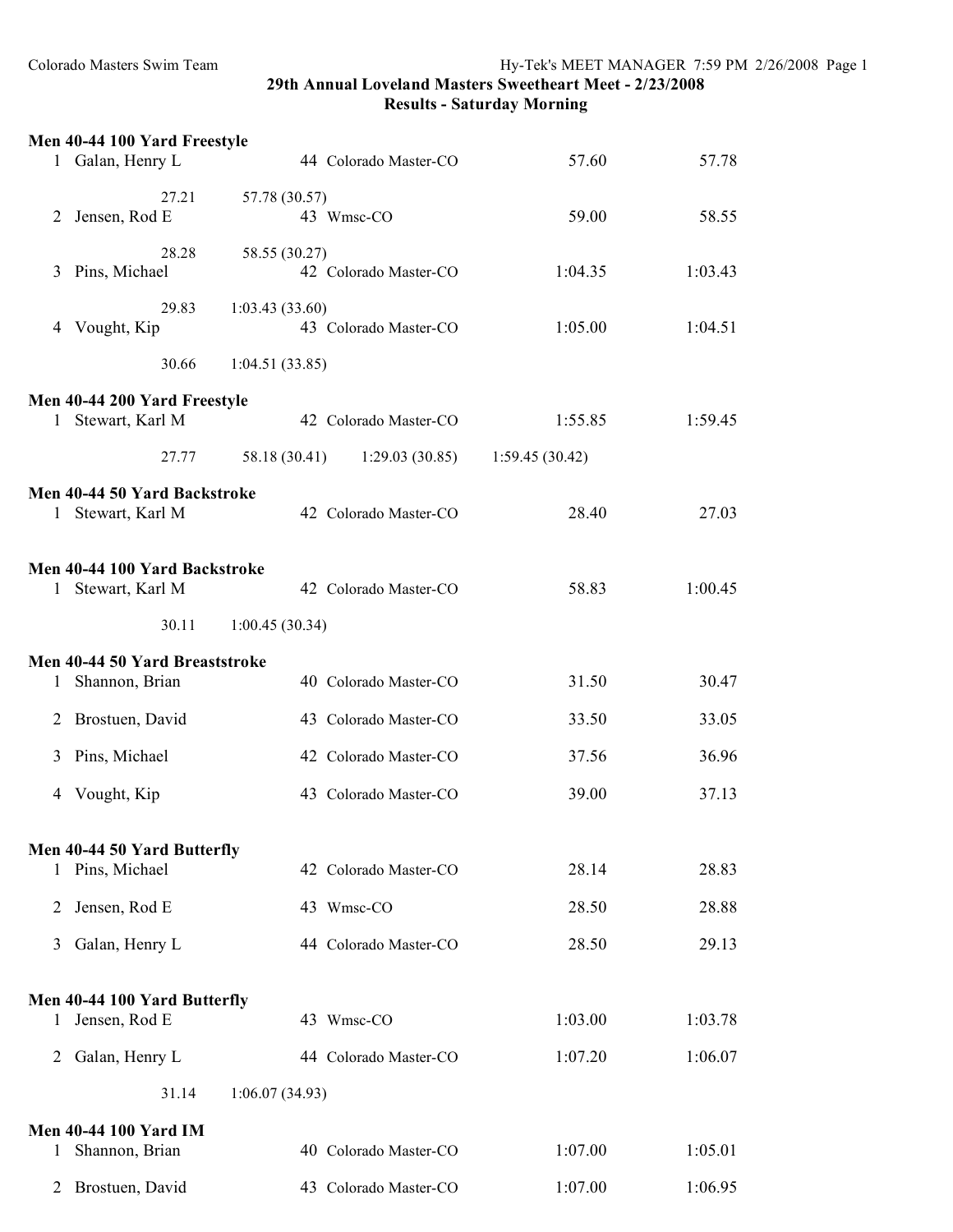**Results - Saturday Morning**

| 3 | 32.15<br>Jensen, Rod E                          | 1:06.95(34.80)<br>43 Wmsc-CO                              | 1:06.00                   | 1:07.09 |
|---|-------------------------------------------------|-----------------------------------------------------------|---------------------------|---------|
| 4 | 31.40<br>Vought, Kip                            | 1:07.09(35.69)<br>43 Colorado Master-CO                   | 1:12.00                   | 1:13.58 |
|   | 34.03                                           | 1:13.58(39.55)                                            |                           |         |
|   | <b>Men 40-44 200 Yard IM</b><br>1 Jensen, Rod E | 43 Wmsc-CO                                                | 2:25.00                   | 2:26.36 |
|   | 29.83                                           | 1:09.75(39.92)<br>1:51.51(41.76)                          | 2:26.36(34.85)            |         |
|   | Men 45-49 50 Yard Freestyle                     |                                                           |                           |         |
|   | 1 O'Brien, Michael M                            | 46 Colorado Master-CO                                     | 26.50                     | 26.51   |
| 2 | Magouirk, Jeffrey K                             | 46 Colorado Master-CO                                     | 28.20                     | 27.11   |
| 3 | Hawes, Mike W                                   | 49 Colorado Master-CO                                     | 28.97                     | 29.53   |
| 4 | Ramirez, Alfonso                                | 46 Colorado Master-CO                                     | 29.02                     | 30.40   |
| 5 | Cattle, Steve                                   | 48 Colorado Master-CO                                     | 39.51                     | 40.83   |
|   | Men 45-49 100 Yard Freestyle                    |                                                           |                           |         |
|   | 1 Roush, Stephen P                              | 45 Colorado Master-CO                                     | 1:00.70                   | 59.28   |
| 2 | 28.17<br>Hawes, Mike W                          | 59.28 (31.11)<br>49 Colorado Master-CO                    | 1:05.30                   | 1:04.85 |
| 3 | 30.53<br>Kelly, John F                          | 1:04.85(34.32)<br>46 Unattached-CO                        | 1:11.00                   | 1:11.13 |
| 4 | 32.74<br>Lowe, Todd W                           | 1:11.13(38.39)<br>45 Colorado Master-CO                   | 1:11.00                   | 1:11.31 |
| 5 | 34.60<br>Reim, Peter E                          | 1:11.31(36.71)<br>48 Unattached-CO                        | NT                        | 1:13.89 |
| 6 | Cattle, Steve                                   | 48 Colorado Master-CO                                     | 1:35.00                   | 1:38.85 |
|   | 45.46                                           | 1:38.85(53.39)                                            |                           |         |
|   | Men 45-49 200 Yard Freestyle                    |                                                           |                           |         |
| 1 | Johnston, Mark A                                | 47 Colorado Master-CO                                     | 2:03.00                   | 2:02.27 |
| 2 | 28.41<br>Magouirk, Jeffrey K                    | 59.68 (31.27)<br>1:31.94(32.26)<br>46 Colorado Master-CO  | 2:02.27(30.33)<br>2:15.00 | 2:09.66 |
| 3 | 29.99<br>Hawes, Mike W                          | 1:02.66(32.67)<br>1:36.44(33.78)<br>49 Colorado Master-CO | 2:09.66 (33.22)<br>NT     | 2:41.26 |
|   |                                                 | 1:14.62()<br>1:57.05(42.43)                               | 2:41.26(44.21)            |         |
|   | Men 45-49 50 Yard Backstroke                    |                                                           |                           |         |
|   | 1 Ramirez, Alfonso                              | 46 Colorado Master-CO                                     | 38.88                     | 40.59   |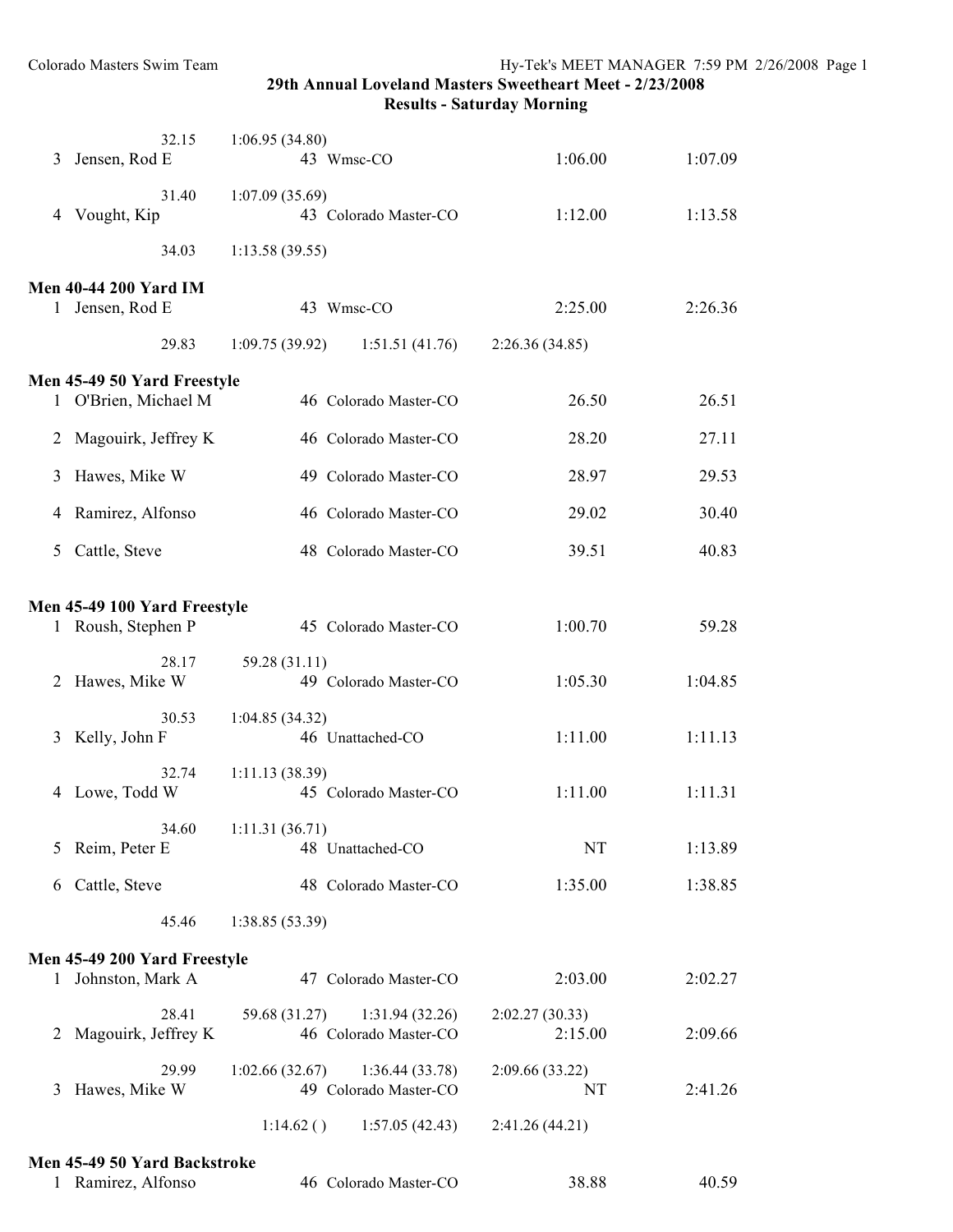|              | 2 Cattle, Steve                                        |                | 48 Colorado Master-CO | 1:06.00 | 1:06.34 |
|--------------|--------------------------------------------------------|----------------|-----------------------|---------|---------|
|              | Men 45-49 100 Yard Backstroke<br>1 Roush, Stephen P    |                | 45 Colorado Master-CO | 1:10.50 | 1:09.29 |
|              | (Men 45-49 100 Yard Backstroke)<br>2 Kelly, John F     |                | 46 Unattached-CO      | 1:25.00 | 1:25.67 |
|              | 41.80                                                  | 1:25.67(43.87) |                       |         |         |
|              | Men 45-49 50 Yard Breaststroke<br>1 O'Brien, Michael M |                | 46 Colorado Master-CO | 33.00   | 34.31   |
| 2            | Roush, Stephen P                                       |                | 45 Colorado Master-CO | 40.00   | 37.12   |
| 3            | Ramirez, Alfonso                                       |                | 46 Colorado Master-CO | 39.76   | 40.12   |
|              | 4 Reim, Peter E                                        |                | 48 Unattached-CO      | NT      | 48.15   |
| $\mathbf{1}$ | Men 45-49 100 Yard Breaststroke<br>Johnston, Mark A    |                | 47 Colorado Master-CO | 1:13.00 | 1:10.86 |
| 2            | 32.83<br>Magouirk, Jeffrey K                           | 1:10.86(38.03) | 46 Colorado Master-CO | 1:18.00 | 1:17.48 |
| 3            | O'Brien, Michael M                                     |                | 46 Colorado Master-CO | 1:15.00 | 1:18.69 |
|              | 36.34                                                  | 1:18.69(42.35) |                       |         |         |
|              | Men 45-49 50 Yard Butterfly<br>1 Lowe, Todd W          |                | 45 Colorado Master-CO | 33.00   | 37.66   |
|              | Men 45-49 100 Yard Butterfly<br>1 Lowe, Todd W         |                | 45 Colorado Master-CO | 1:30.00 | 1:25.39 |
|              | 39.30                                                  | 1:25.39(46.09) |                       |         |         |
|              | <b>Men 45-49 100 Yard IM</b><br>1 Roush, Stephen P     |                | 45 Colorado Master-CO | 1:15.00 | 1:07.17 |
| 2            | 30.26<br>Hawes, Mike W                                 | 1:07.17(36.91) | 49 Colorado Master-CO | 1:16.93 | 1:17.04 |
| 3            | 34.87<br>Kelly, John F                                 | 1:17.04(42.17) | 46 Unattached-CO      | 1:24.00 | 1:25.77 |
| 4            | 36.51<br>Reim, Peter E                                 | 1:25.77(49.26) | 48 Unattached-CO      | NT      | 1:27.43 |
| 5            | Cattle, Steve                                          |                | 48 Colorado Master-CO | 2:25.00 | 2:31.43 |
|              |                                                        |                |                       |         |         |

1:12.82 2:31.43 (1:18.61)

**Men 45-49 200 Yard IM**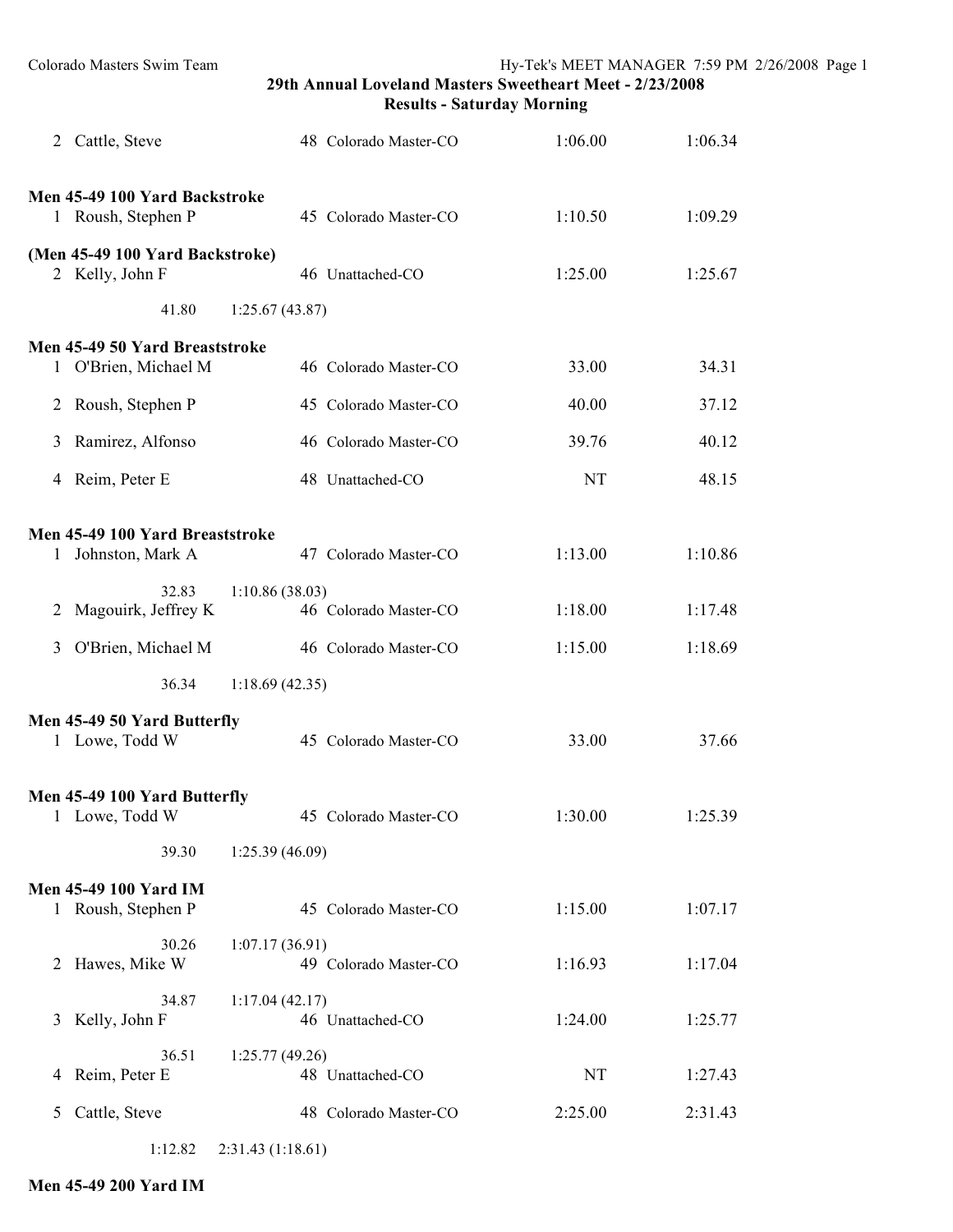|              | Colorado Masters Swim Team                             |                |                                           | 29th Annual Loveland Masters Sweetheart Meet - 2/23/2008 | Hy-Tek's MEET MANAGER 7:59 PM 2/26/2008 Page 1 |
|--------------|--------------------------------------------------------|----------------|-------------------------------------------|----------------------------------------------------------|------------------------------------------------|
|              | Johnston, Mark A                                       |                | 47 Colorado Master-CO                     | <b>Results - Saturday Morning</b><br>2:25.00             | 2:18.98                                        |
| 2            | 28.33<br>Magouirk, Jeffrey K                           | 1:04.47(36.14) | 1:45.81(41.34)<br>46 Colorado Master-CO   | 2:18.98(33.17)<br>2:35.00                                | 2:37.26                                        |
| 3            | Kelly, John F                                          |                | 46 Unattached-CO                          | 3:15.00                                                  | 3:10.08                                        |
|              | 36.81                                                  | 1:25.51(48.70) | 2:23.70(58.19)                            | 3:10.08(46.38)                                           |                                                |
|              | Men 50-54 50 Yard Freestyle                            |                |                                           |                                                          |                                                |
|              | 1 Hess, Richard W                                      |                | 53 Colorado Master-CO                     | 23.70                                                    | 24.02                                          |
| $\mathbf{2}$ | Lehrer, Mark G                                         |                | 50 Colorado Master-CO                     | 24.97                                                    | 24.65                                          |
| 3            | Hale, Dave                                             |                | 52 Colorado Master-CO                     | 25.62                                                    | 25.09                                          |
| 4            | McElhinney, Tom B                                      |                | 54 Colorado Master-CO                     | 30.00                                                    | 29.48                                          |
| 5            | Urban, Michael J                                       |                | 50 Colorado Master-CO                     | 35.00                                                    | 32.44                                          |
| 6            | Anderson, Kurt C                                       |                | 50 Colorado Master-CO                     | 42.00                                                    | 42.64                                          |
|              |                                                        |                |                                           |                                                          |                                                |
|              | Men 50-54 100 Yard Freestyle<br>1 Nolte, Christopher C |                | 51 Colorado Master-CO                     | 56.50                                                    | 55.61                                          |
|              | 27.07<br>2 Lehrer, Mark G                              | 55.61 (28.54)  | 50 Colorado Master-CO                     | 59.66                                                    | 56.98                                          |
| 3            | 27.72<br>Hale, Dave                                    | 56.98 (29.26)  | 52 Colorado Master-CO                     | 1:00.00                                                  | 57.24                                          |
|              | 27.13                                                  | 57.24 (30.11)  |                                           |                                                          |                                                |
| 4            | (Men 50-54 100 Yard Freestyle)<br>McElhinney, Tom B    |                | 54 Colorado Master-CO                     | 1:05.00                                                  | 1:06.02                                        |
| 5            | Alvarado, Ray                                          |                | 50 Colorado Master-CO                     | 1:05.00                                                  | 1:06.94                                        |
| 6            | 31.92<br>Urban, Michael J                              | 1:06.94(35.02) | 50 Colorado Master-CO                     | 1:30.00                                                  | 1:20.53                                        |
|              | 37.37<br>Anderson, Kurt C                              | 1:20.53(43.16) | 50 Colorado Master-CO                     | 1:50.00                                                  | 1:35.62                                        |
|              | 42.61                                                  | 1:35.62(53.01) |                                           |                                                          |                                                |
|              | Men 50-54 200 Yard Freestyle                           |                |                                           |                                                          |                                                |
|              | 1 Nolte, Christopher C                                 |                | 51 Colorado Master-CO                     | 2:03.00                                                  | 2:07.06                                        |
| 2            | Anderson, Kurt C                                       |                | 50 Colorado Master-CO                     | 3:35.00                                                  | 3:34.99                                        |
|              | 44.09                                                  | 1:37.06(52.97) | 2:34.11(57.05)                            | 3:34.99 (1:00.88)                                        |                                                |
|              | Men 50-54 200 Yard<br>Stanback, John H                 |                | 54 Colorado Master-CO                     | 2:19.00                                                  | 2:19.13                                        |
| 2            | 32.91<br>Benson, Stan                                  | 1:08.14(35.23) | 2:19.06(1:10.92)<br>54 Colorado Master-CO | 2:19.13(0.07)<br>2:30.00                                 | 2:37.89                                        |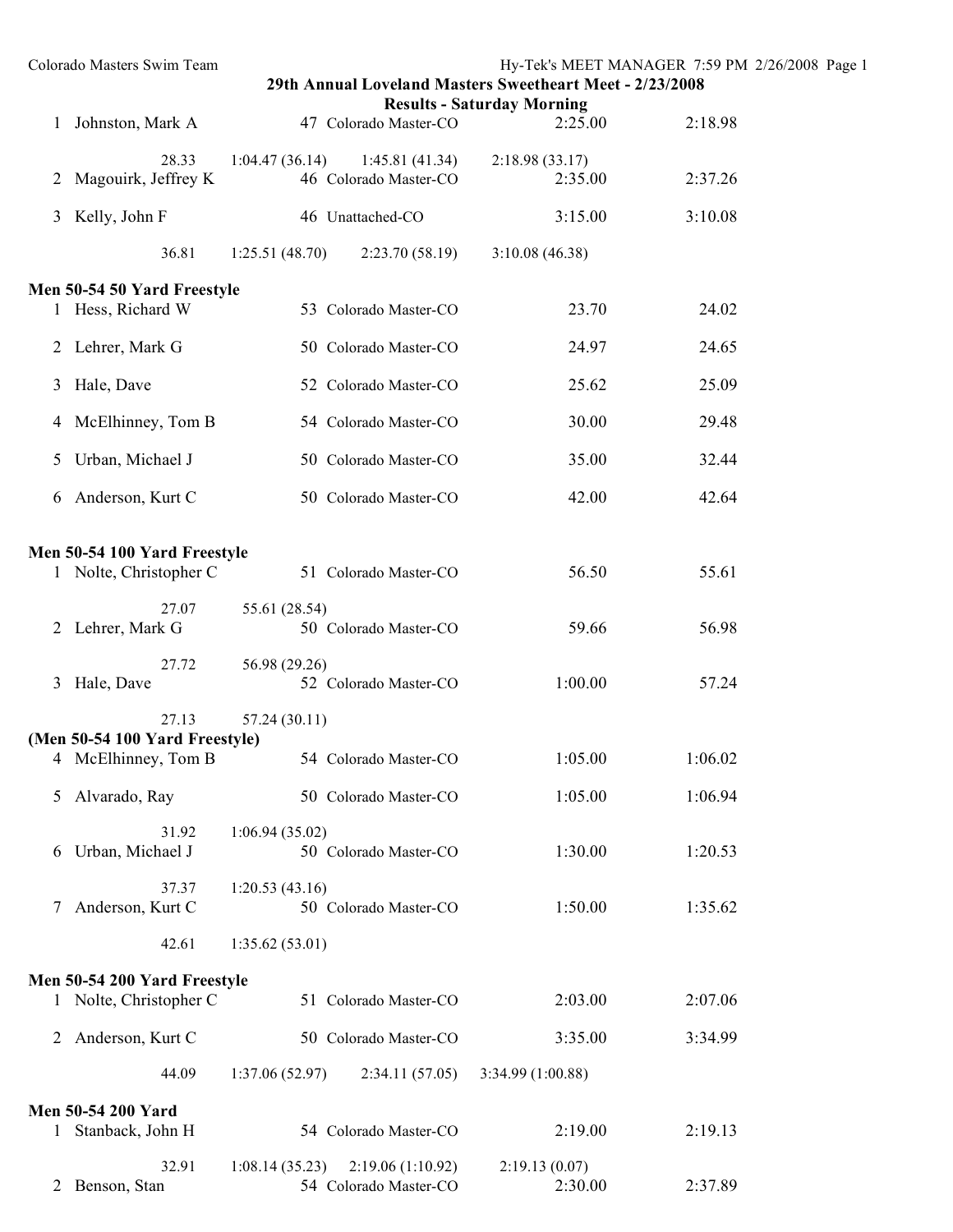|                | Men 50-54 50 Yard Backstroke<br>1 Benson, Stan         | 54 Colorado Master-CO                   | 31.60   | 30.99   |
|----------------|--------------------------------------------------------|-----------------------------------------|---------|---------|
| 1              | Men 50-54 100 Yard Backstroke<br>Stanback, John H      | 54 Colorado Master-CO                   | 1:04.00 | 1:03.16 |
| 2              | 30.81<br>Benson, Stan                                  | 1:03.16(32.35)<br>54 Colorado Master-CO | 1:11.50 | 1:08.77 |
|                | 33.50                                                  | 1:08.77(35.27)                          |         |         |
|                | Men 50-54 50 Yard Breaststroke<br>1 Hess, Richard W    | 53 Colorado Master-CO                   | 32.00   | 31.50   |
| 2              | Benson, Stan                                           | 54 Colorado Master-CO                   | 28.00   | 36.10   |
| 3              | McElhinney, Tom B                                      | 54 Colorado Master-CO                   | 36.00   | 38.07   |
|                | Men 50-54 100 Yard Breaststroke<br>1 Alvarado, Ray     | 50 Colorado Master-CO                   | 1:25.00 | 1:24.72 |
|                | 38.83                                                  | 1:24.72(45.89)                          |         |         |
|                | Men 50-54 50 Yard Butterfly<br>1 Hess, Richard W       | 53 Colorado Master-CO                   | 26.50   | 25.77   |
| 2              | Lehrer, Mark G                                         | 50 Colorado Master-CO                   | 28.90   | 28.52   |
| 3              | McElhinney, Tom B                                      | 54 Colorado Master-CO                   | 32.00   | 34.19   |
|                | 4 Urban, Michael J                                     | 50 Colorado Master-CO                   | 40.00   | 41.11   |
|                | Men 50-54 100 Yard Butterfly<br>1 Nolte, Christopher C | 51 Colorado Master-CO                   | 1:04.50 | 1:03.58 |
|                | 29.63                                                  | 1:03.58(33.95)                          |         |         |
|                | <b>Men 50-54 100 Yard IM</b><br>1 Nolte, Christopher C | 51 Colorado Master-CO                   | 1:05.50 | 1:04.08 |
| $\overline{2}$ | 29.01<br>Stanback, John H                              | 1:04.08(35.07)<br>54 Colorado Master-CO | 1:06.00 | 1:07.02 |
| 3              | 30.98<br>Hale, Dave                                    | 1:07.02(36.04)<br>52 Colorado Master-CO | 1:09.00 | 1:07.23 |
| 4              | 30.55<br>Benson, Stan                                  | 1:07.23(36.68)<br>54 Colorado Master-CO | 1:06.00 | 1:11.08 |
|                | 32.44                                                  | 1:11.08(38.64)                          |         |         |
|                | (Men 50-54 100 Yard IM)<br>5 Alvarado, Ray             | 50 Colorado Master-CO                   | 1:15.00 | 1:15.23 |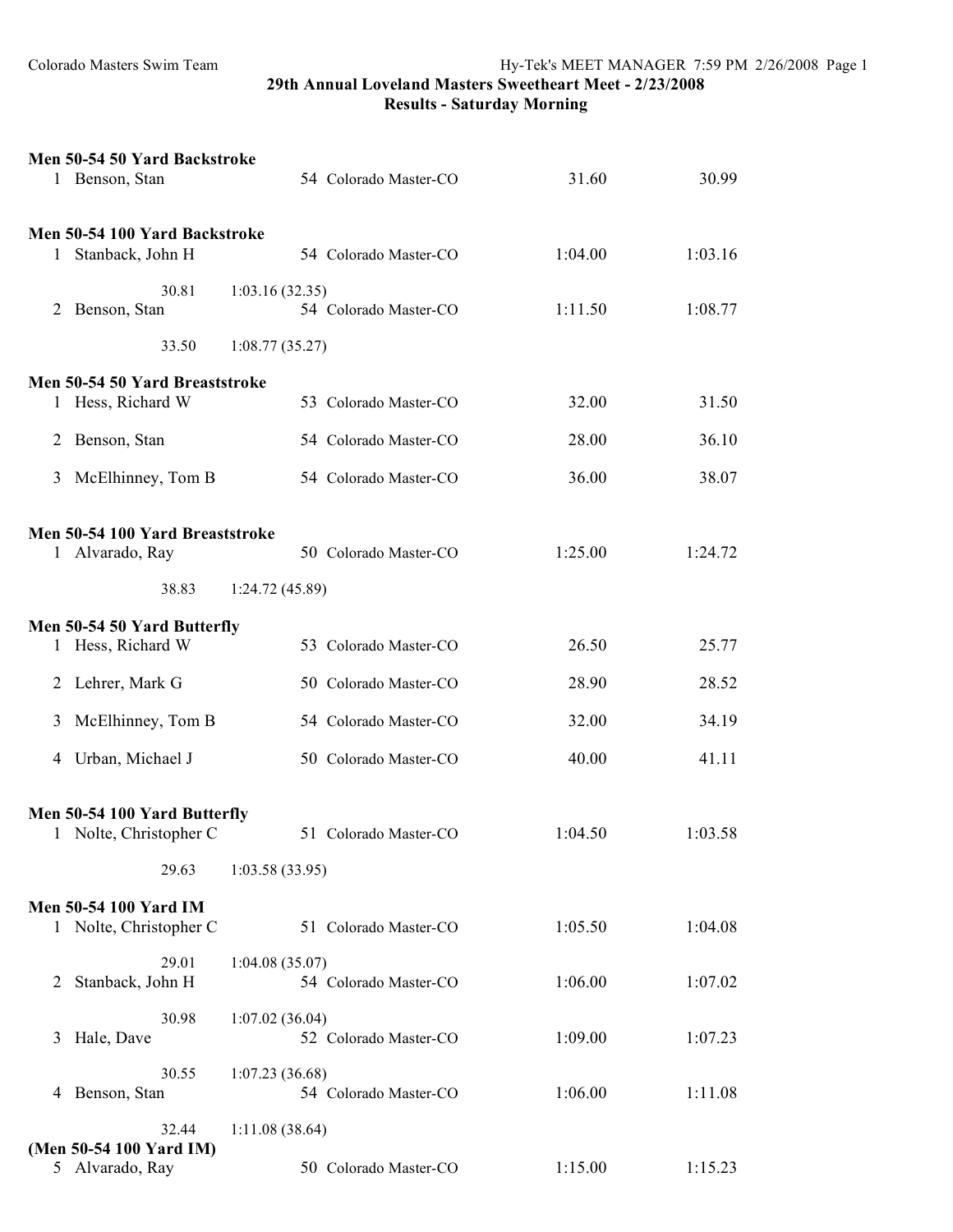**Results - Saturday Morning**

34.56 1:15.23 (40.67)

|                | Men 55-59 50 Yard Freestyle                           |                       |                |         |
|----------------|-------------------------------------------------------|-----------------------|----------------|---------|
|                | 1 Orendorff, Michael S                                | 56 Colorado Master-CO | 33.10          | 30.93   |
|                | 2 Netting, Rob                                        | 58 Colorado Master-CO | 34.00          | 32.52   |
|                |                                                       |                       |                |         |
|                | Men 55-59 100 Yard Freestyle<br>1 MacDonald, Lee H    | 55 Colorado Master-CO | 56.50          | 55.87   |
|                | 26.93<br>55.87 (28.94)<br>2 Netting, Rob              | 58 Colorado Master-CO | 1:15.00        | 1:15.30 |
| 3              | Vogler, Ken J                                         | 56 Colorado Master-CO | 1:35.00        | 1:21.88 |
|                | 40.51<br>1:21.88(41.37)                               |                       |                |         |
|                | Men 55-59 200 Yard Freestyle                          |                       |                |         |
|                | 1 Orendorff, Michael S                                | 56 Colorado Master-CO | 2:44.80        | 2:36.27 |
|                | 2 Netting, Rob                                        | 58 Colorado Master-CO | 2:55.00        | 2:54.24 |
|                | 1:20.81<br>2:54.24 (1:33.43)                          |                       |                |         |
|                | Men 55-59 50 Yard Backstroke                          |                       |                |         |
|                | 1 Orendorff, Michael S                                | 56 Colorado Master-CO | 42.10          | 41.59   |
| 2              | Netting, Rob                                          | 58 Colorado Master-CO | 44.00          | 44.21   |
|                | Men 55-59 50 Yard Breaststroke                        |                       |                |         |
|                | 1 Orendorff, Michael S                                | 56 Colorado Master-CO | 44.80          | 44.24   |
|                |                                                       |                       |                |         |
|                | Men 55-59 50 Yard Butterfly<br>1 Orendorff, Michael S | 56 Colorado Master-CO | 34.90          | 35.62   |
| $\overline{2}$ | Vogler, Ken J                                         | 56 Colorado Master-CO | 44.00          | 43.97   |
|                |                                                       |                       |                |         |
|                | Men 55-59 100 Yard Butterfly<br>1 MacDonald, Lee H    | 55 Colorado Master-CO | 1:04.00        | 1:01.58 |
|                | 28.45<br>1:01.58(33.13)                               |                       |                |         |
|                | <b>Men 55-59 100 Yard IM</b>                          |                       |                |         |
|                | 1 MacDonald, Lee H                                    | 55 Colorado Master-CO | 1:04.00        | 1:04.14 |
| 2              | 29.99<br>1:04.14(34.15)<br>Orendorff, Michael S       | 56 Colorado Master-CO | 1:22.00        | 1:24.83 |
|                | 38.80<br>1:24.83(46.03)                               |                       |                |         |
|                | <b>Men 55-59 200 Yard IM</b>                          |                       |                |         |
|                | 1 Vogler, Ken J                                       | 56 Colorado Master-CO | NT             | 3:37.37 |
|                | 47.47<br>1:50.00(1:02.53)                             | 2:49.76 (59.76)       | 3:37.37(47.61) |         |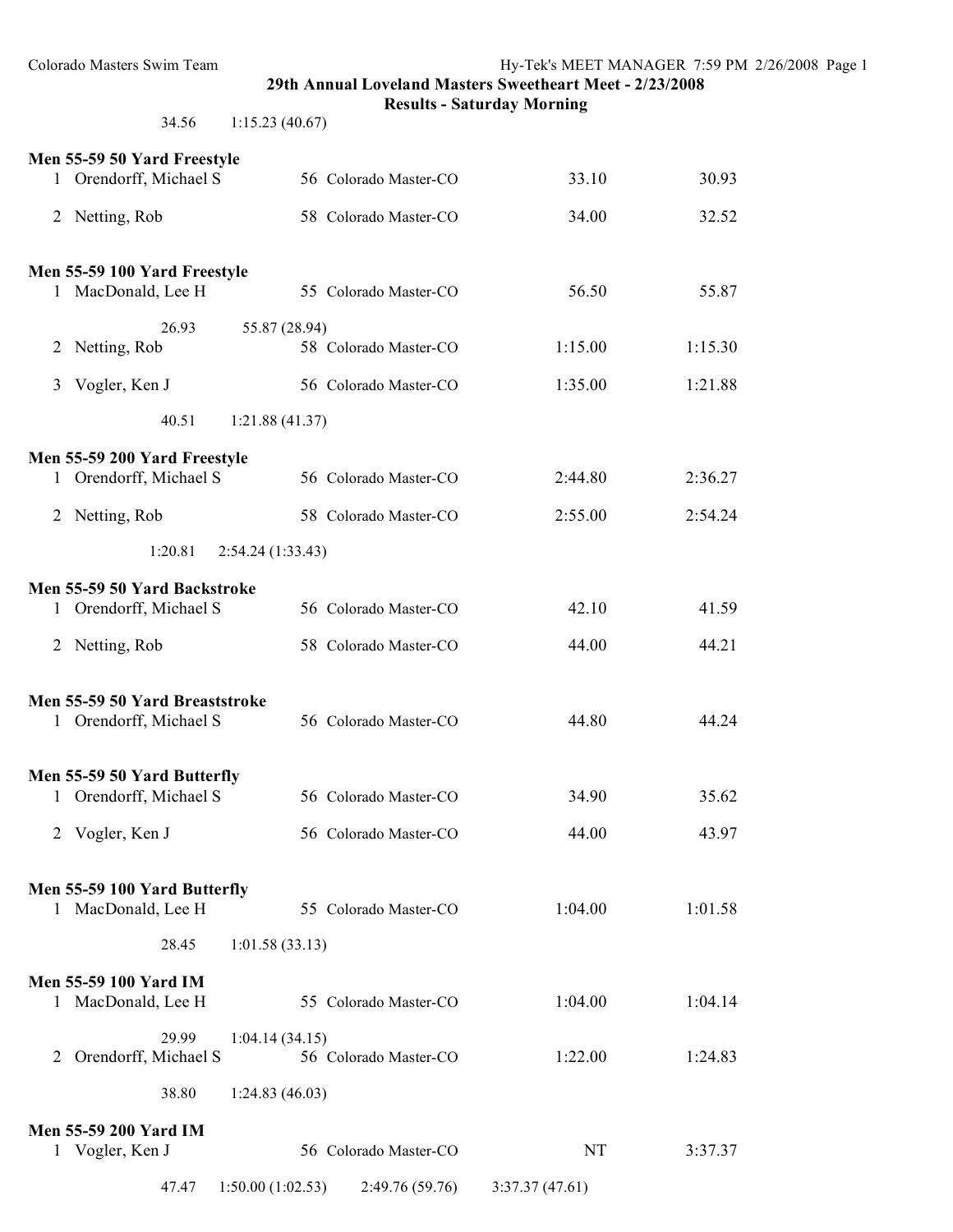|              | Men 60-64 50 Yard Freestyle                           |                                                              |                           |         |
|--------------|-------------------------------------------------------|--------------------------------------------------------------|---------------------------|---------|
|              | 1 McCormick, Paul                                     | 60 Colorado Master-CO                                        | 26.30                     | 26.37   |
| 2            | Townsend, Cecil                                       | 60 Colorado Master-CO                                        | 28.10                     | 28.62   |
| 3            | Burson, Bill W                                        | 62 Colorado Master-CO                                        | 28.00                     | 29.36   |
|              | Men 60-64 100 Yard Freestyle                          |                                                              |                           |         |
|              | 1 Abrahams, Rich T                                    | 62 Colorado Master-CO                                        | 54.00                     | 52.33   |
| 2            | 24.68<br>McCormick, Paul                              | 52.33 (27.65)<br>60 Colorado Master-CO                       | 58.20                     | 58.12   |
|              | 28.26                                                 | 58.12 (29.86)                                                |                           |         |
|              | <b>Men 60-64 200 Yard</b>                             |                                                              |                           |         |
|              | 1 Townsend, Cecil                                     | 60 Colorado Master-CO                                        | 2:48.10                   | 2:46.44 |
| 2            | 40.54<br>Burson, Bill W                               | $1:22.75(42.21)$ $2:46.44(1:23.69)$<br>62 Colorado Master-CO | 2:45.00                   | 2:46.80 |
|              | 35.95                                                 | 1:20.46(44.51)<br>2:09.88(49.42)                             | 2:46.80 (36.92)           |         |
|              | Men 60-64 200 Yard Freestyle                          |                                                              |                           |         |
|              | 1 McCormick, Paul                                     | 60 Colorado Master-CO                                        | 2:06.10                   | 2:07.52 |
| 2            | 30.49<br>Townsend, Cecil                              | 1:03.09(32.60)<br>1:36.07(32.98)<br>60 Colorado Master-CO    | 2:07.52(31.45)<br>2:20.50 | 2:19.90 |
| 3            | 32.56<br>Abrahams, Rich T                             | 1:08.26(35.70)<br>1:44.11(35.85)<br>62 Colorado Master-CO    | 2:19.90(35.79)<br>2:20.00 | 2:53.07 |
|              | 23.51                                                 | 1:26.90(1:03.39)<br>2:13.38(46.48)                           | 2:53.07(39.69)            |         |
|              | Men 60-64 50 Yard Backstroke                          |                                                              |                           |         |
|              | 1 Bonham, David E                                     | 61 Colorado Master-CO                                        | NT                        | 49.43   |
|              |                                                       |                                                              |                           |         |
|              | Men 60-64 50 Yard Breaststroke<br>1 Abbott, William A | 61 Colorado Master-CO                                        | 34.20                     | 33.93   |
| 2            | Bonham, David E                                       | 61 Colorado Master-CO                                        | NT                        | 47.07   |
|              | Men 60-64 100 Yard Breaststroke                       |                                                              |                           |         |
|              | 1 Bonham, David E                                     | 61 Colorado Master-CO                                        | <b>NT</b>                 | 1:49.11 |
|              | Men 60-64 50 Yard Butterfly                           |                                                              |                           |         |
| 1            | Abbott, William A                                     | 61 Colorado Master-CO                                        | 28.30                     | 31.07   |
| 2            | Townsend, Cecil                                       | 60 Colorado Master-CO                                        | 34.00                     | 34.06   |
|              | Men 60-64 100 Yard Butterfly                          |                                                              |                           |         |
| $\mathbf{1}$ | Abrahams, Rich T                                      | 62 Colorado Master-CO                                        | 59.00                     | 57.76   |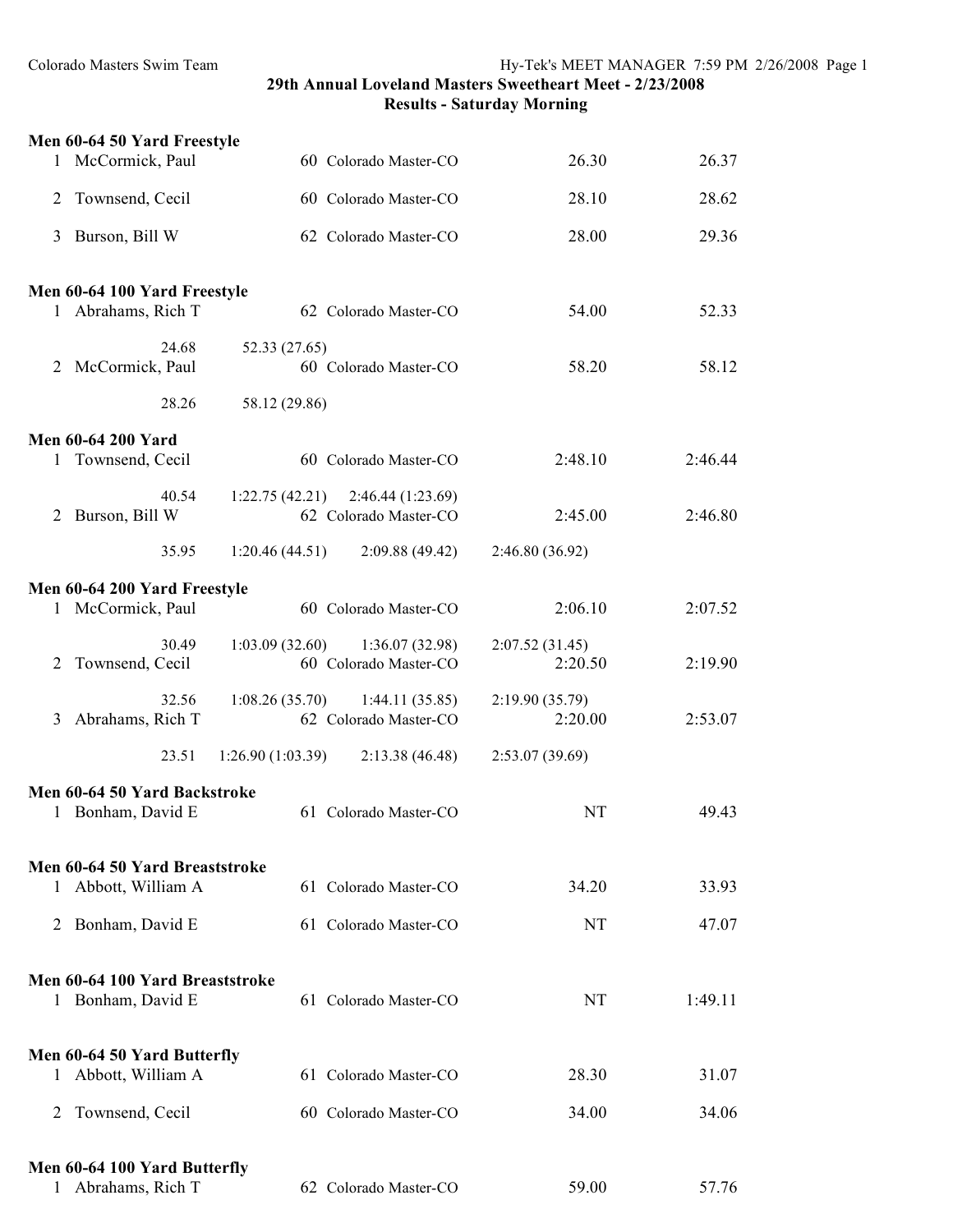**Results - Saturday Morning**

| 2 | 26.66<br>Burson, Bill W                            | 57.76 (31.10)<br>62 Colorado Master-CO  | 1:20.00 | 1:23.55 |
|---|----------------------------------------------------|-----------------------------------------|---------|---------|
|   | 38.07                                              | 1:23.55(45.48)                          |         |         |
|   | <b>Men 60-64 100 Yard IM</b>                       |                                         |         |         |
|   | 1 Abrahams, Rich T                                 | 62 Colorado Master-CO                   | 1:03.50 | 1:02.17 |
| 2 | 28.12<br>Abbott, William A                         | 1:02.17(34.05)<br>61 Colorado Master-CO | 1:09.00 | 1:10.62 |
|   | 32.18                                              | 1:10.62(38.44)                          |         |         |
|   | Men 65-69 50 Yard Freestyle                        |                                         |         |         |
| 1 | Burgess, Thom                                      | 65 Colorado Master-CO                   | 29.00   | 29.84   |
| 2 | Matheson, Bill A                                   | 66 Colorado Master-CO                   | 31.80   | 30.76   |
|   | Men 65-69 100 Yard Freestyle                       |                                         |         |         |
| 1 | Matheson, Bill A                                   | 66 Colorado Master-CO                   | 1:12.50 | 1:09.29 |
| 2 | Reynolds, Bing                                     | 67 Colorado Master-CO                   | 1:42.00 | 1:39.73 |
|   | 45.93                                              | 1:39.73(53.80)                          |         |         |
|   | <b>Men 65-69 200 Yard</b>                          |                                         |         |         |
|   | 1 Reynolds, Bing                                   | 67 Colorado Master-CO                   | 4:00.00 | 4:01.29 |
|   | 55.57                                              | 4:01.29 (3:05.72)                       |         |         |
|   | Men 65-69 50 Yard Backstroke<br>1 Reynolds, Bing   | 67 Colorado Master-CO                   | 52.00   | 50.22   |
|   | Men 65-69 100 Yard Backstroke<br>1 Reynolds, Bing  | 67 Colorado Master-CO                   | 1:50.00 | 1:52.11 |
|   | 55.71                                              | 1:52.11(56.40)                          |         |         |
|   | Men 65-69 50 Yard Breaststroke                     |                                         |         |         |
|   | 1 Burgess, Thom                                    | 65 Colorado Master-CO                   | 36.00   | 37.21   |
|   | Men 65-69 100 Yard Breaststroke                    |                                         |         |         |
|   | 1 Burgess, Thom                                    | 65 Colorado Master-CO                   | 1:23.00 | 1:22.80 |
|   | 39.45                                              | 1:22.80(43.35)                          |         |         |
|   | <b>Men 65-69 100 Yard IM</b><br>--- Reynolds, Bing | 67 Colorado Master-CO                   | 4:10.00 | DQ      |
|   | 1:04.29                                            | DQ(1:13.77)                             |         |         |
|   | Men 70-74 100 Yard Freestyle                       |                                         |         |         |
|   | 1 Plummer, Mark A                                  | 71 Colorado Master-CO                   | 1:16.58 | 1:18.26 |